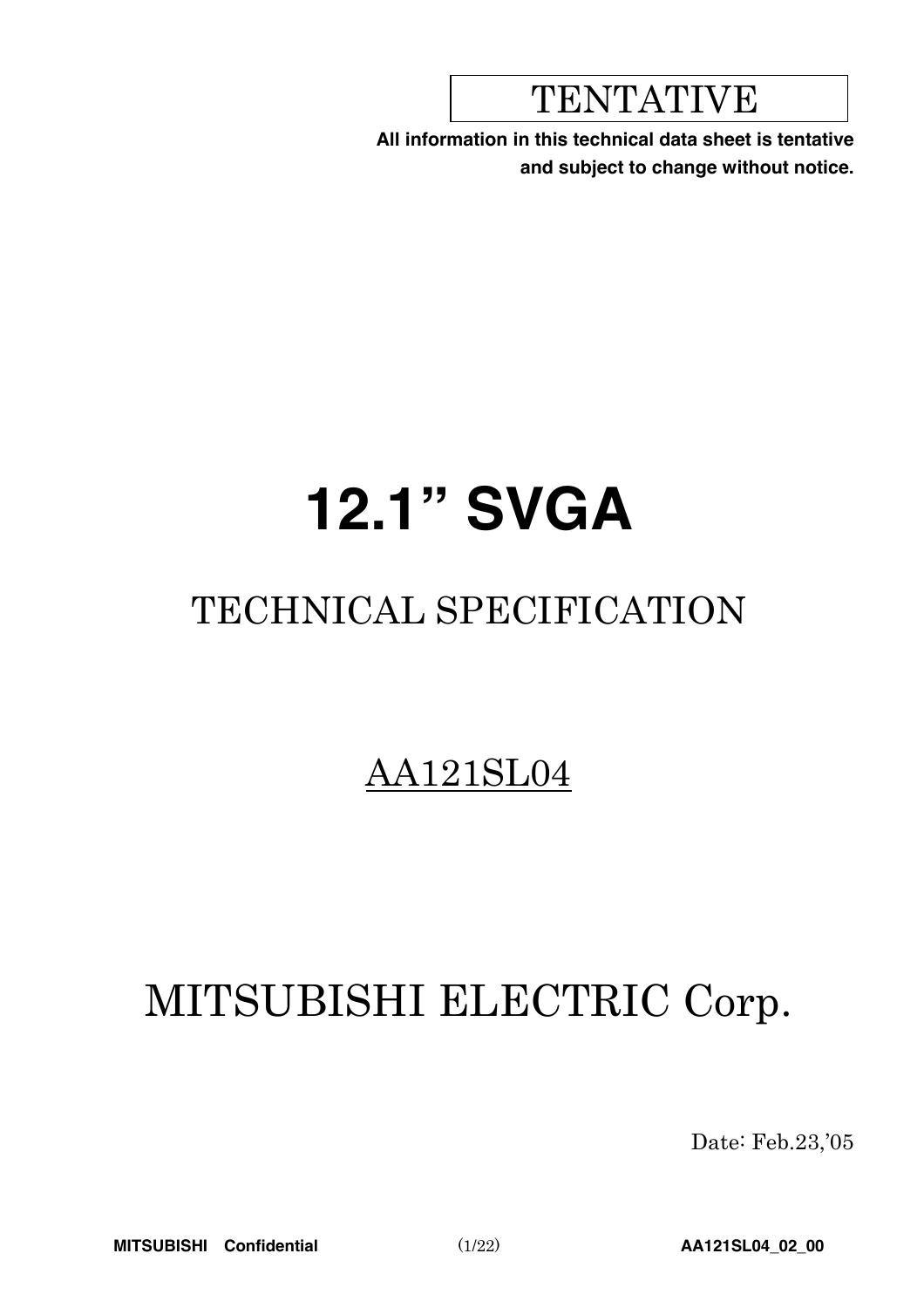## **CONTENTS**

| No.            | Item                                    | Page           |
|----------------|-----------------------------------------|----------------|
|                | <b>COVER</b>                            | $\mathbf{1}$   |
|                | <b>CONTENTS</b>                         | $\overline{2}$ |
| $\mathbf{1}$   | <b>APPLICATION</b>                      | 3              |
| $\overline{2}$ | <b>OVERVIEW</b>                         | $\overline{4}$ |
| 3              | ABSOLUTE MAXIMUM RATINGS                | $\overline{5}$ |
| 4              | ELECTRICAL CHARACTERISTICS              | 5, 6, 7        |
| 5              | <b>INTERFACE PIN CONNECTION</b>         | 8, 9           |
| 6              | <b>INTERFACE TIMING</b>                 | 10, 11, 12     |
| 7              | <b>BLOCK DIAGRAM</b>                    | 13             |
| 8              | MECHANICAL SPECIFICATION                | 14, 15         |
| 9              | OPTICAL CHARACTERISTICS                 | 16, 17         |
| 10             | RELIABILITY TEST CONDITION              | 18             |
| 11             | HANDLING PRECAUTIONS FOR TFT-LCD MODULE | 19, 20, 21     |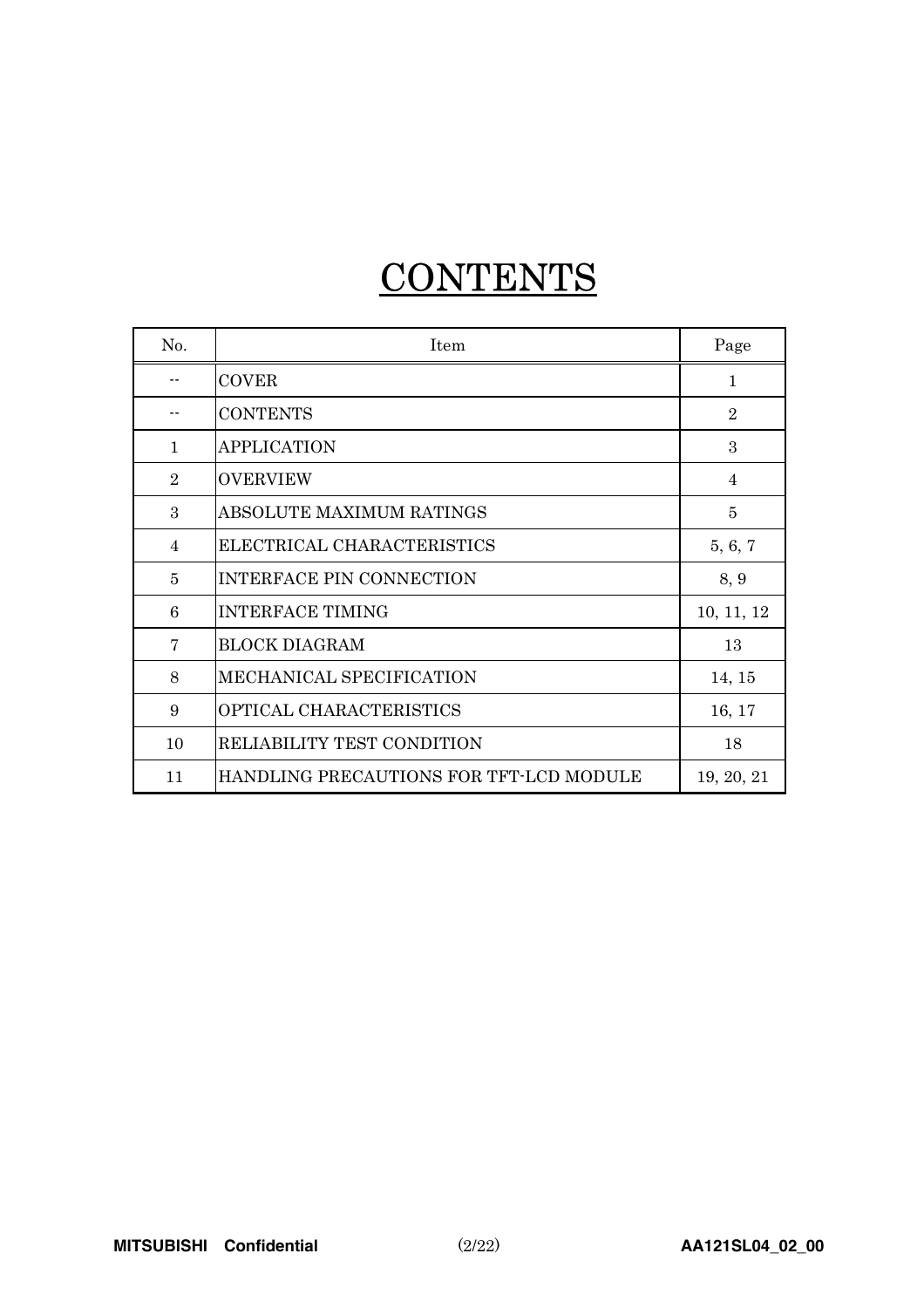### **1. APPLICATION**

This specification applies to color TFT-LCD module, AA121SL04.

These specification papers are the proprietary product of Mitsubishi Electric Corporation ("MITSUBISHI) and include materials protected under copyright of MITSUBISHI. No part of this document may be reproduced in any form or by any means without the express written permission of MITSUBISHI.

MITSUBISHI does not assume any liability for infringement of patents, copyrights or other intellectual property rights of third parties by or arising from use of a product specified in this document. No license, express, implied or otherwise, is granted under any patents, copyrights or other intellectual property rights of MITSUBISHI or of others.

MITSUBISHI classifies the usage of the TFT-LCD module as follows. Please confirm the usage before using the product.

(1) Standard Usage

Computers, office equipment, factory automation equipment, test and measurement equipment, communications, transportation equipment(automobiles, ships, trains, etc.), provided, however, that operation is not influenced by TFT-LCD directly.

(2) Special Usage

Medical equipment, safety equipment, transportation equipment, provided, however, that TFT-LCD is necessary to its operation.

(3) Specific Usage

Cockpit Equipment, military systems, aerospace equipment, nuclear reactor control systems, life support systems and any other equipment. MITSUBISHI should make a contract that stipulate apportionment of responsibilities between MITSUBISHI and our customer.

The product specified in this document is designed for "Standard Usage" unless otherwise specified in this document. If customers intend to use the product for applications other than those specified for "Standard Usage", they should contact MITSUBISHI sales representative in advance.

MITSUBISHI has been making continuous effort to improve the reliability of its products. Customers should implement sufficient reliability design of their application equipments such as redundant system design, fail-safe functions, anti-failure features.

MITSUBISHI assumes no responsibility for any damage resulting from the use of the product that does not comply with the instructions and the precautions specified in this document.

Please contact and consult a MITSUBISHI sales representative for any questions regarding this product.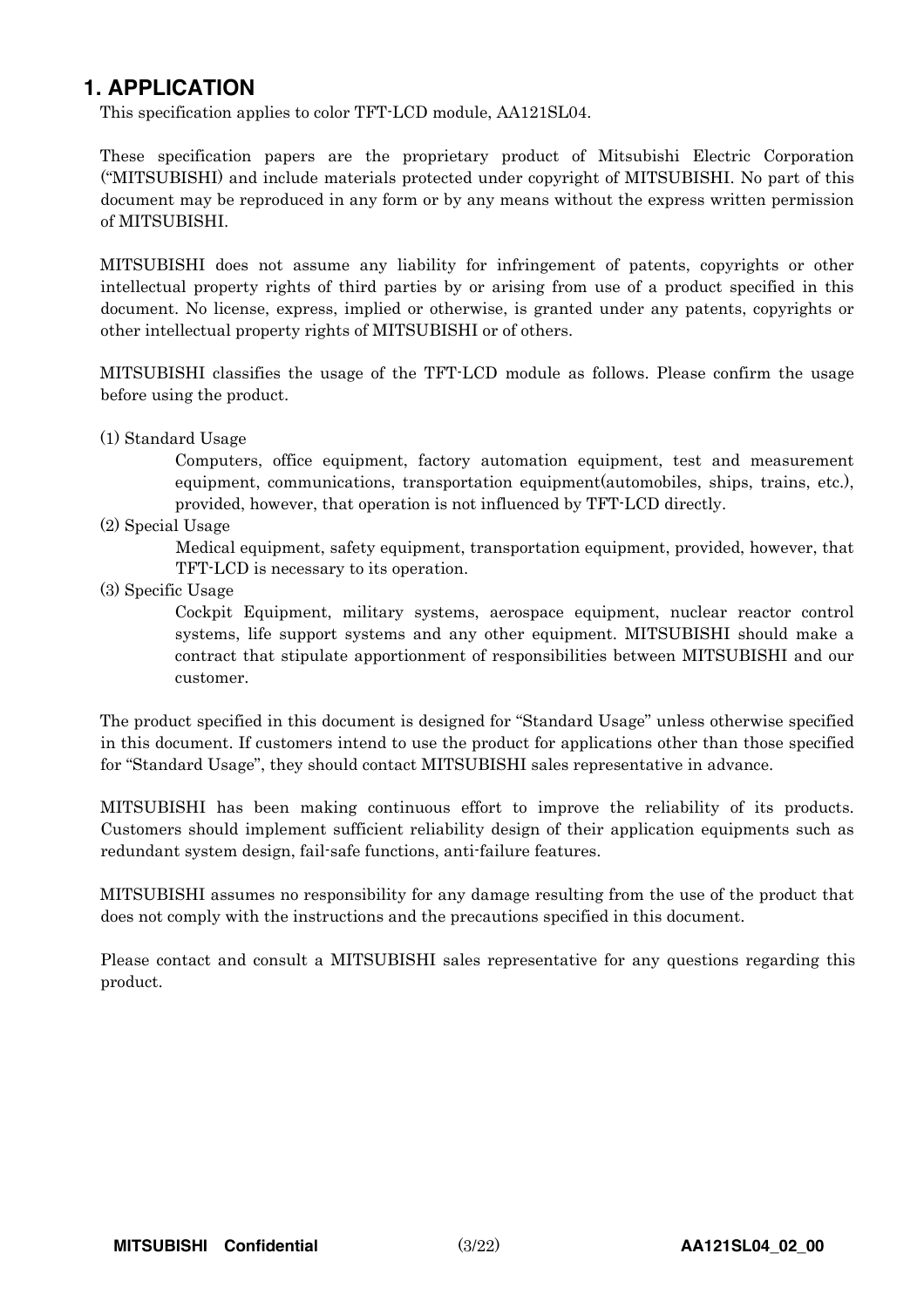### **2. OVERVIEW**

AA121SL04 is 12.1" color TFT-LCD (Thin Film Transistor Liquid Crystal Display) module composed of LCD panel, driver ICs, control circuit, and backlight unit.

By applying 6 bit digital data,  $800 \times 600$ ,  $260$  K-color images are displayed on the 12.1" diagonal screen. Input power voltage is single 3.3V or 5.0V for LCD driving.

The type of date and control signals are digital and transmitted via CMOS interface per typ. 40MHz clock cycle.

Inverter for backlight is not included in this module. General specifications are summarized in the following table:

| <b>ITEM</b>                            | <b>SPECIFICATION</b>                                     |
|----------------------------------------|----------------------------------------------------------|
| Display Area (mm)                      | 246.0 (H) $\times$ 184.5(V)<br>$(12.106$ -inch diagonal) |
| Number of Dots                         | $800 \times 3$ (H) $\times 600$ (V)                      |
| Pixel Pitch (mm)                       | $0.3075$ (H) $\times$ 0.3075 (V)                         |
| Color Pixel Arrangement                | RGB vertical stripe                                      |
| Display Mode                           | Normally white TN                                        |
| Number of Color                        | 260 K                                                    |
| Brightness $\text{(cd/m2)}$            | 350                                                      |
| Wide Viewing Angle Technology          | Optical compensation Film                                |
| Viewing Angle $(CR\geq 10)$            | $-80-80^{\circ}$ (H) $-80-70^{\circ}$ (V)                |
| Surface Treatment                      | Low reflection and Hard-coating 2H                       |
| Electrical Interface                   | <b>CMOS</b>                                              |
| Optimum Viewing Angle (Contrast ratio) | 6 o'clock                                                |
| Module Size (mm)                       | $280.0$ (W) $\times$ 210.0 (H) $\times$ 12.0 (D)         |
| Module Mass (g)                        | 720                                                      |
| Backlight Unit                         | CCFL, 2-tubes, edge-light, replaceable                   |

Characteristic value without any note is typical value.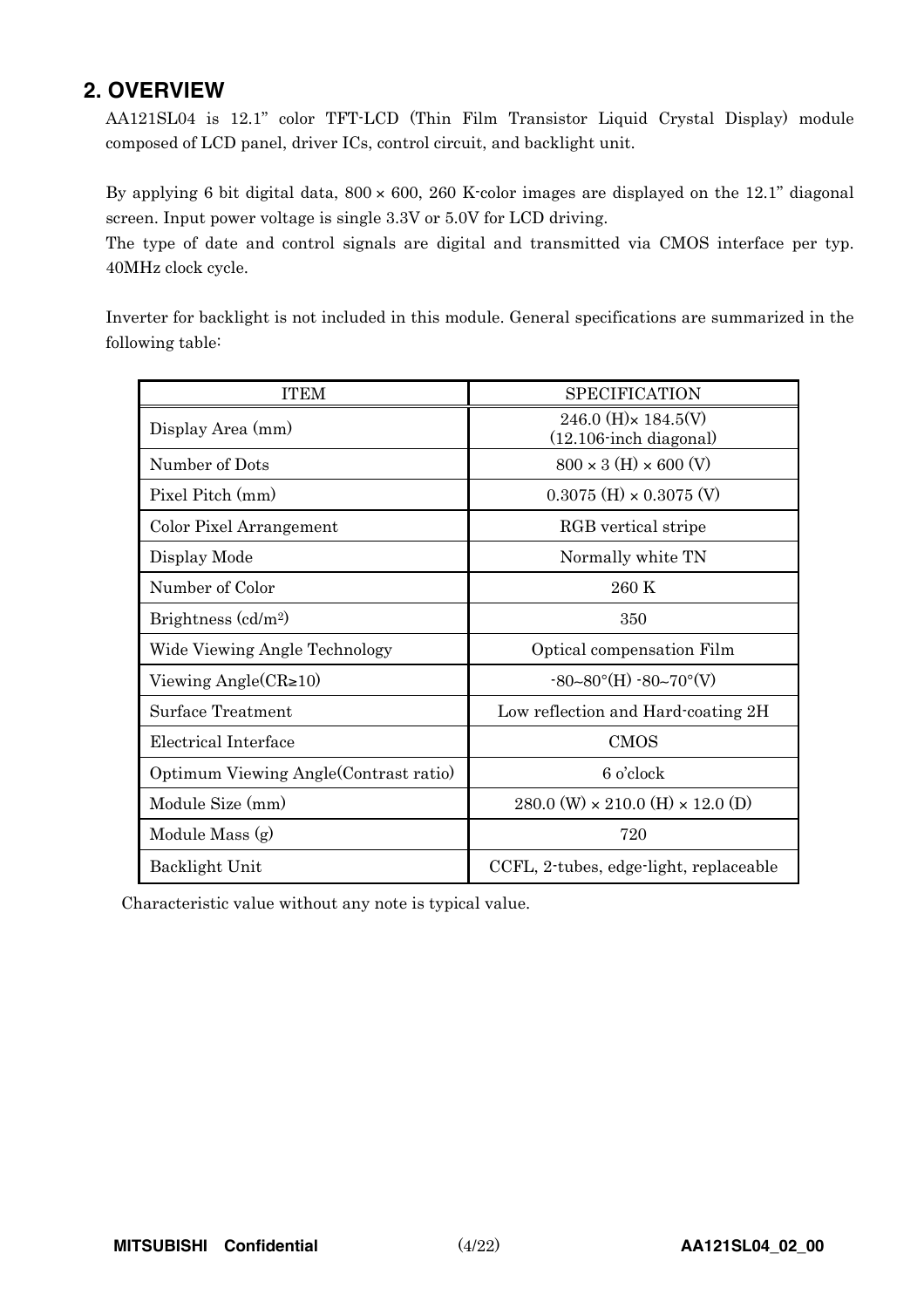## **3. ABSOLUTE MAXIMUM RATINGS**

| <b>ITEM</b>                                  | <b>SYMBOL</b>            | MIN.     | <b>MAX</b> | UNIT      |
|----------------------------------------------|--------------------------|----------|------------|-----------|
| Power Supply Voltage for LCD                 | <b>VCC</b>               | $\theta$ | 6.0        | V         |
| Logic Input Voltage                          | VI                       | $-0.3$   | 6.5        | V         |
| Lamp Voltage                                 | VL                       | 0        | 2000       | Vrms      |
| Lamp Current                                 | IL                       | $\Omega$ | 18         | mArms     |
| Lamp Frequency                               | FL                       |          | 80         | kHz       |
| Note $1,2)$<br>Operation Temperature (Panel) | $T_{op(Panel)}$          | $-20$    | 70         | $\circ$ C |
| Note $2)$<br>Operation Temperature(Ambient)  | $T_{\text{op(Ambient)}}$ | $-20$    | 70         | $\circ$ C |
| Note $2)$<br>Storage Temperature             | $T_{\rm stg}$            | $-20$    | 80         | $\circ$ C |

[Note]

1) Measured at the center of active area and at the center of panel back surface

2) Top, Tstg  $\leq 40^{\circ}\text{C}$ : 90%RH max. without condensation

Top, Tstg >  $40^{\circ}$ C : Absolute humidity shall be less than the value of 90%RH at  $40^{\circ}$ C without condensation.

## **4. ELECTRICAL CHARACTERISTICS**

(1) TFT-LCD Ambient temperature: Ta = 25°C ITEM | SYMBOL | MIN. | TYP. | MAX. | UNIT | Remarks 3.3V powered VCC 3.0 3.3 3.6 V \*1) Power Supply Voltage for LCD 5.0V powered VCC 4.75 5.0 5.25 V \*1) Power Supply  $\begin{array}{|c|c|c|c|c|c|c|c|c|} \hline 3.3V \hline \end{array}$  ICC  $\begin{array}{|c|c|c|c|c|c|c|c|} \hline -1340 & 500 & mA & \end{array}$ Current for LCD 5.0V powered ICC -- 220 340 mA \*2) Permissive Input Ripple Voltage  $\vert$  VRP  $\vert$  --  $\vert$  --  $\vert$  100  $\vert$  mVp-p  $\vert$  VCC = +3.3V/5.0V Logic Input High VIH 2.0 -- 5.25 V Voltage  $\begin{array}{|c|c|c|c|c|c|c|c|c|} \hline \end{array}$  Low  $\begin{array}{|c|c|c|c|c|c|c|c|} \hline \end{array}$  VIL  $\begin{array}{|c|c|c|c|c|c|c|} \hline \end{array}$  0.8 V

\*1) Power and signals sequence:

| $t1 \le 10$ ms       | $400 \text{ ms} \leq t4$ |
|----------------------|--------------------------|
| $0 < t$ $\leq 50$ ms | $200 \text{ ms} \leq t5$ |
| $0 < t3 \le 50$ ms   | $0 \leq t6$              |



data: RGB DATA, DCLK, HD, VD, DENA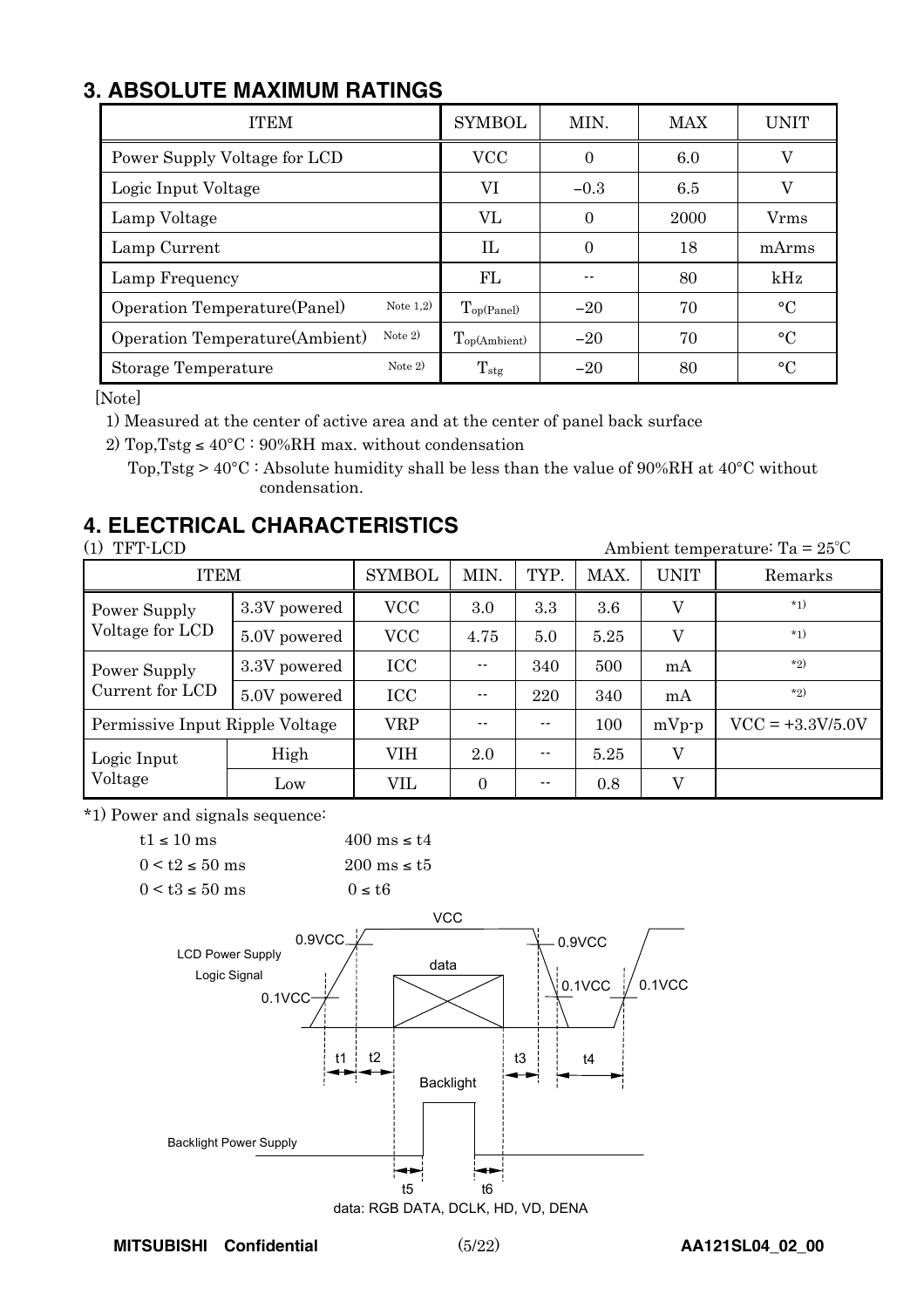VCC-dip conditions:

- (a) 3.3 V powered
	- 1) When  $2.7$  V  $\leq$  VCC  $\leq$  3.0 V, td  $\leq$  10 ms
	- 2) When VCC < 2.7 V

VCC-dip conditions should also follow the power and signals sequence.



- (b) 5.0V powered
	- 1) When  $4.2$  V  $\leq$  VCC  $\leq$  4.5 V, td  $\leq$  10 ms
	- 2) When VCC < 4.2 V

VCC-dip conditions should also follow the power and signals sequence.



\*2) Typical current condition:

64-gray-bar pattern 600 line mode  $VCC = +3.3 V / 5.0 V$ , f<sub>H</sub>=37.9kHz, fv=60.3Hz, fcLK= 40MHz

(2) Backlight

 $Ta = 25^{\circ}C$ 

| <b>ITEM</b>                  | <b>SYMBOL</b> | MIN.   | TYP.  | MAX. | <b>UNIT</b>  | Remarks                                              |
|------------------------------|---------------|--------|-------|------|--------------|------------------------------------------------------|
| Lamp Voltage                 | VL            |        | 540   |      | <b>V</b> rms | $IL = 12.0$ mArms                                    |
| Lamp Current                 | IL            | 6.0    | 12.0  | 13.0 | mArms        | Note $1, 5$                                          |
| Lamp Frequency               | FL            | 30     | $- -$ | 60   | kHz          | Note $2)$                                            |
|                              |               | 1000   |       | --   |              | $Ta = 25^{\circ}C$                                   |
| <b>Starting Lamp Voltage</b> | VS            | 1200   | --    | --   | <b>V</b> rms | $Ta = 0^{\circ}C$                                    |
|                              |               | 1290   | --    |      |              | $Ta = -20°C$                                         |
| Lamp Life Time               | LT            | 50,000 | --    |      | $\mathbf h$  | * 3), *4) $IL = 12.0$ mArms,<br>Continuous operation |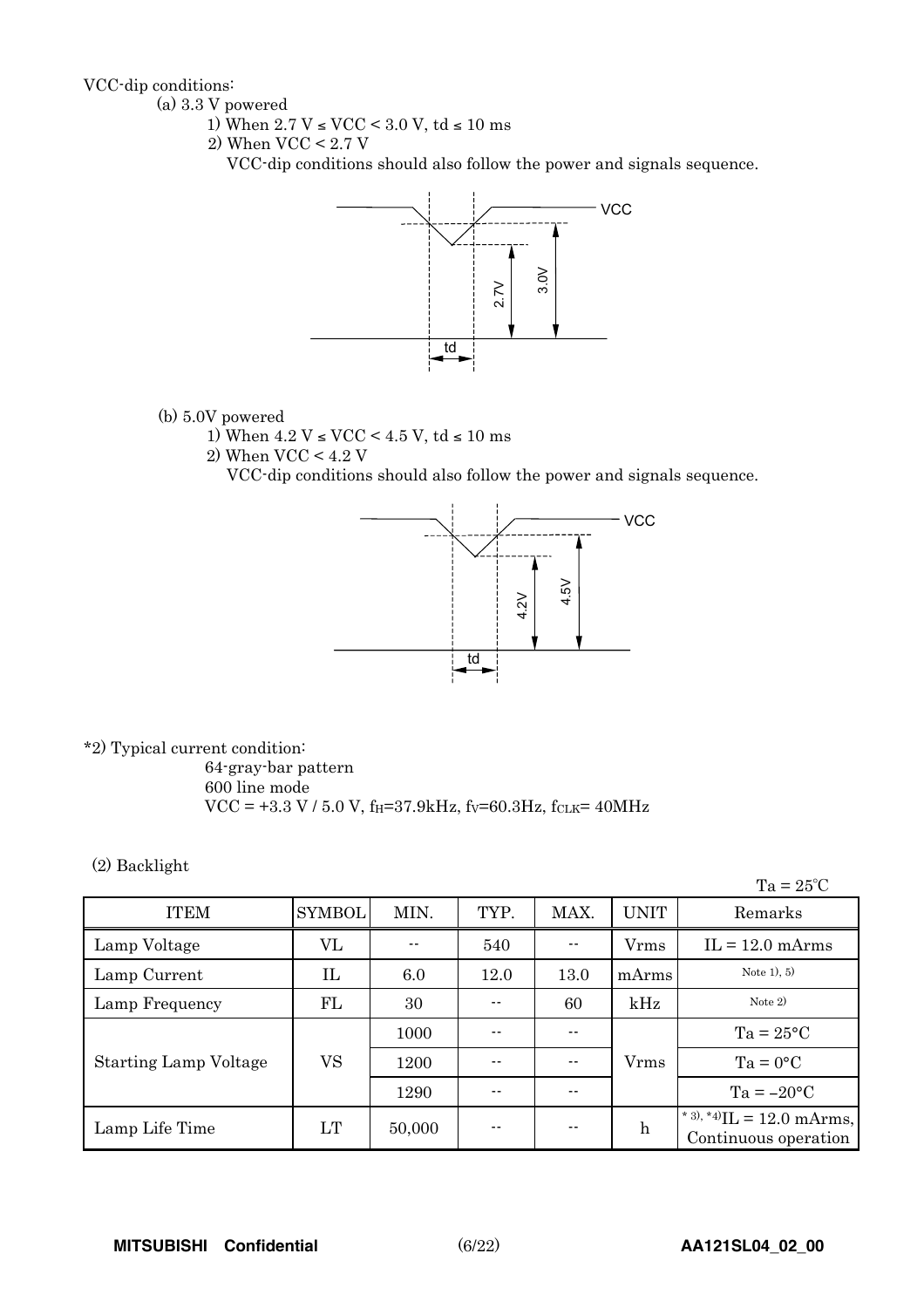\*1) Lamp Current measurement method (The current meter is inserted in low voltage line.)



- \*2) Lamp frequency of inverter may produce interference with horizontal synchronous frequency, and this may cause horizontal beat on the display. Therefore, please adjust lamp frequency, and keep inverter as far from module as possible or use electronic shielding between inverter and module to avoid the interference.
- \*3) Lamp life time is defined as the time either when the brightness becomes 50% of the initial value, or when the starting lamp voltage does not meet the value specified in this table.
- \*4) The life time of the backlight depends on the ambient temperature. The life time will decrease under low/high temperature.
- \*5) Please use the inverter which has symmetrical current wave form as follows,

The degree of unbalance: less than 10%

The ratio of wave height: less than  $\sqrt{2} \pm 10\%$ 



CURRENT WAVE FORM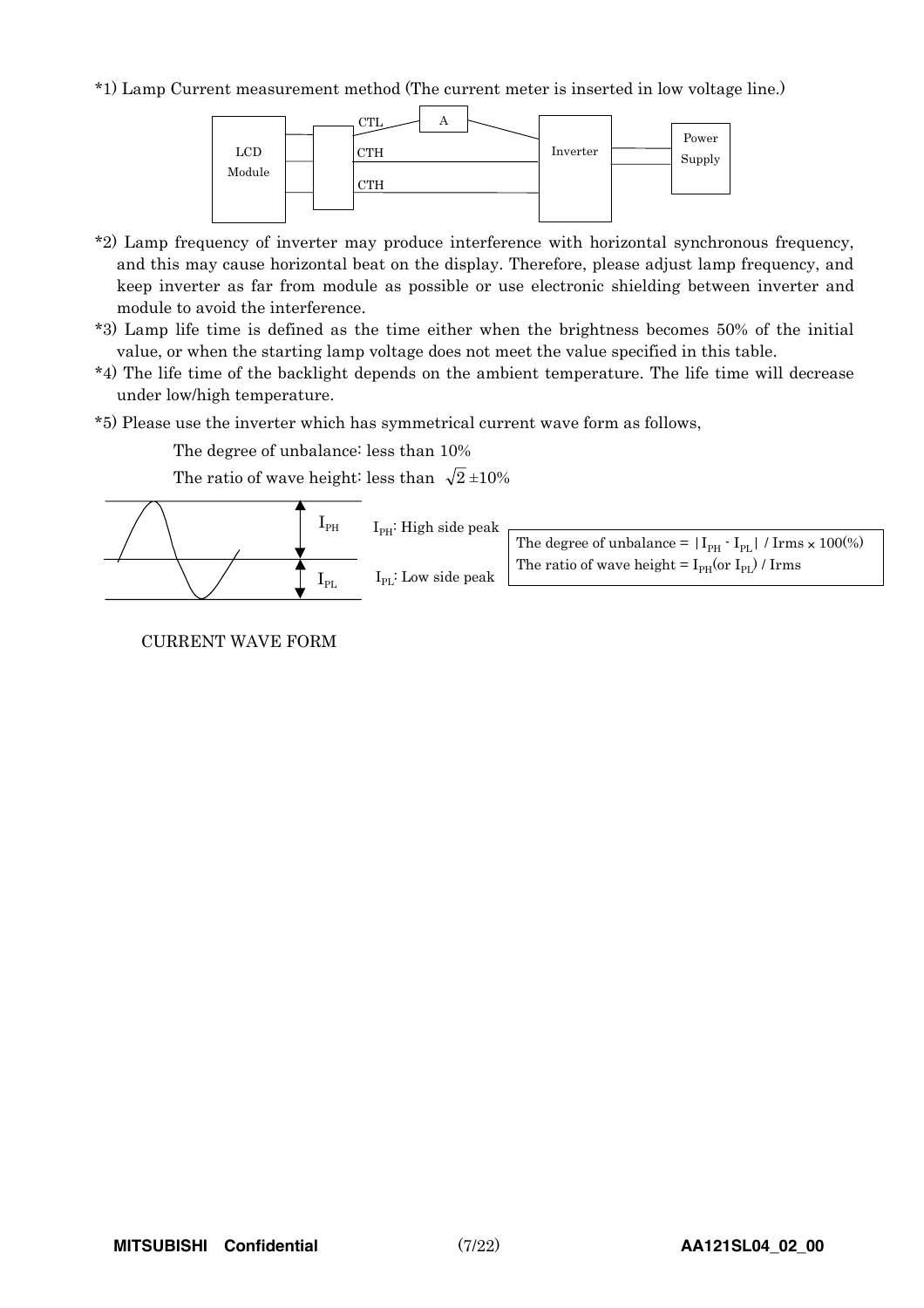## **5. INTERFACE PIN CONNECTION**

(1)CN 1(INTERFACE SIGNAL)

Used connector: DF9B-41P-1V(Hirose)

Corresponding connector: DF9B-41S-1V(Hirose)

| Pin No.        | Symbol         | Function                                          |
|----------------|----------------|---------------------------------------------------|
| 1              | <b>GND</b>     | Signal ground                                     |
| $\overline{2}$ | <b>DCLK</b>    | Clock signal for sampling catch data signal       |
| $\overline{3}$ | <b>GND</b>     | Signal ground                                     |
| $\overline{4}$ | HD             | Horizontal sync signal                            |
| $\overline{5}$ | <b>VD</b>      | Vertical sync signal                              |
| 6              | <b>GND</b>     | Signal ground                                     |
| 7              | <b>GND</b>     | Signal ground                                     |
| 8              | <b>GND</b>     | Signal ground                                     |
| 9              | R <sub>0</sub> | RED data signal(LSB)                              |
| 10             | R1             | RED data signal                                   |
| 11             | R2             | RED data signal                                   |
| 12             | <b>GND</b>     | Signal ground                                     |
| 13             | R3             | RED data signal                                   |
| 14             | R4             | RED data signal                                   |
| 15             | R5             | RED data signal(MSB)                              |
| 16             | <b>GND</b>     | Signal ground                                     |
| 17             | <b>GND</b>     | Signal ground                                     |
| 18             | <b>GND</b>     | Signal ground                                     |
| 19             | G <sub>0</sub> | GREEN data signal(LSB)                            |
| 20             | G <sub>1</sub> | <b>GREEN</b> data signal                          |
| 21             | G <sub>2</sub> | <b>GREEN</b> data signal                          |
| 22             | <b>GND</b>     | Signal ground                                     |
| 23             | G <sub>3</sub> | GREEN data signal                                 |
| 24             | G <sub>4</sub> | <b>GREEN</b> data signal                          |
| 25             | G5             | GREEN data signal(MSB)                            |
| 26             | <b>GND</b>     | Signal ground                                     |
| 27             | <b>GND</b>     | Signal ground                                     |
| 28             | <b>GND</b>     | Signal ground                                     |
| 29             | B <sub>0</sub> | BLUE data signal (LSB)                            |
| 30             | B1             | Blue data signal                                  |
| 31             | B2             | <b>BLUE</b> data signal                           |
| 32             | <b>GND</b>     | Signal ground                                     |
| 33             | B <sub>3</sub> | BLUE data signal                                  |
| 34             | B <sub>4</sub> | BLUE data signal                                  |
| 35             | B <sub>5</sub> | BLUE data signal(MSB)                             |
| 36             | <b>GND</b>     | Signal ground                                     |
| 37             | <b>DENA</b>    | Data enable signal (to settle the viewing area)   |
| 38             | <b>GND</b>     | Signal ground                                     |
| 39             | <b>VCC</b>     | $+3.3/5.0$ V Power supply                         |
| 40             | <b>VCC</b>     | $+3.3/5.0$ V Power supply                         |
| 41             | <b>SC</b>      | Scan direction control.(Low:Normal, High:Reverse) |

\*)The shielding case is connected with GND.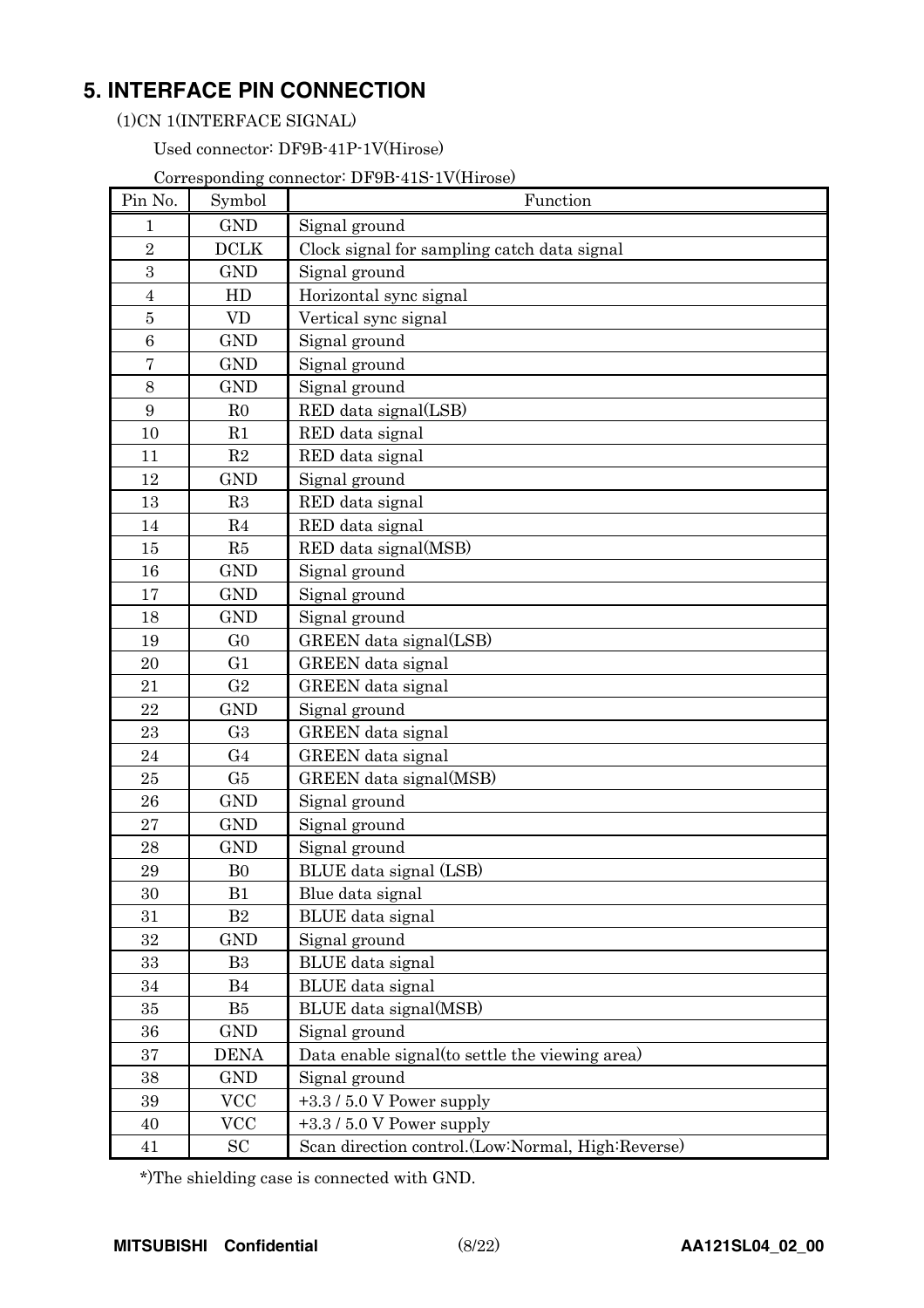### (2)CN 2(BACKLIGHT)

### Backlight-side connector: BHR-04VS-1 (JST) Inverter-side connector: SM04(4.0)B-BHS-1(JST)

| Pin No. | Symbol | Function            |
|---------|--------|---------------------|
|         | OTH.   | VBLH (High voltage) |
|         |        | VBLL (Low voltage)  |

[Note]VBLH - VBLL = VL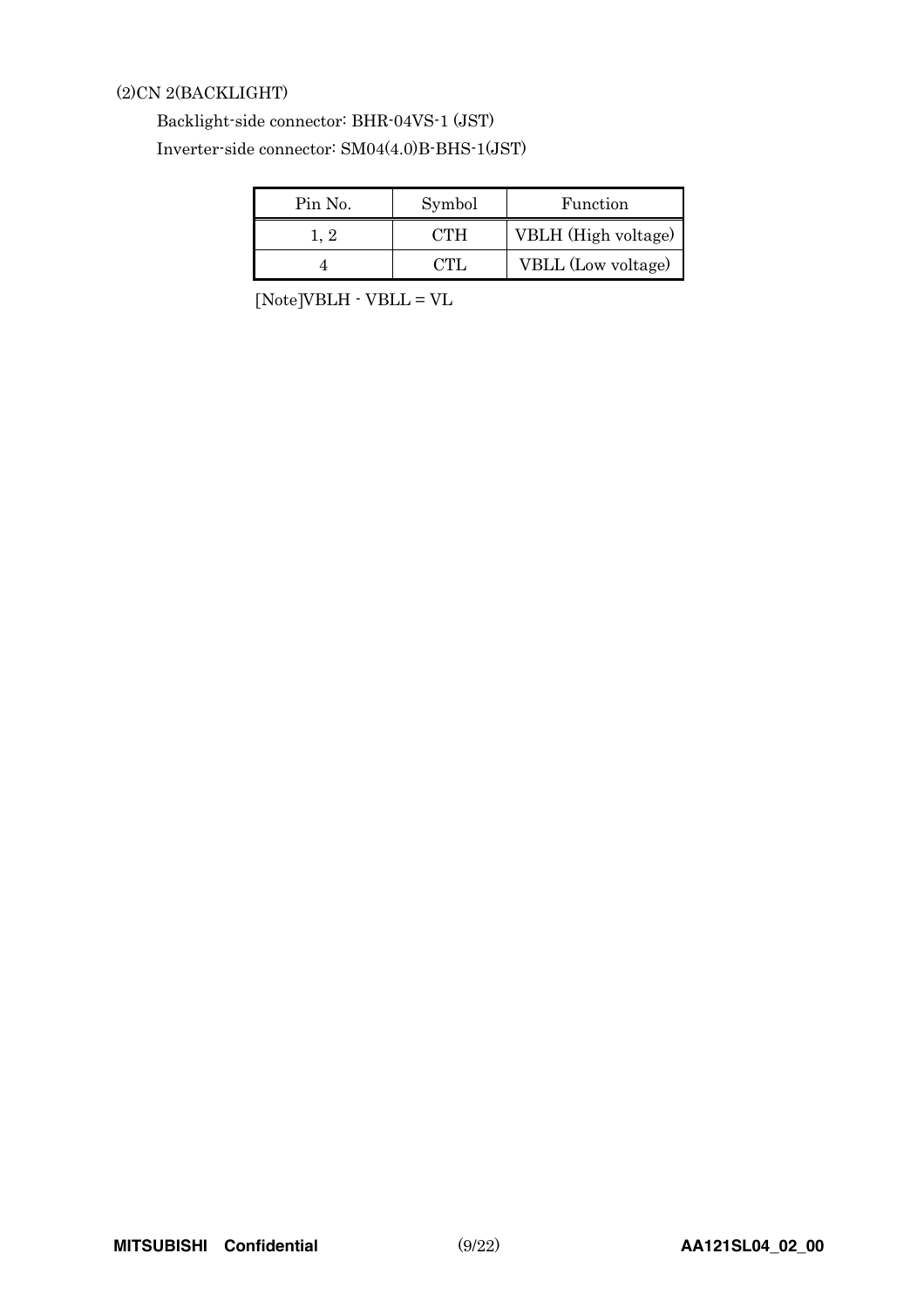## **6. INTERFACE TIMING**

|              | <b>ITEM</b>            | <b>SYMBOL</b>    | <b>MIN</b>     | <b>TYP</b>               | <b>MAX</b>                 | <b>UNIT</b>      |
|--------------|------------------------|------------------|----------------|--------------------------|----------------------------|------------------|
|              | Frequency              | fclk             | 35             | $\overline{\phantom{a}}$ | 40                         | <b>MHz</b>       |
| DCLK         | Period                 | tclk             | 25             | $\overline{\phantom{a}}$ | 28.6                       | ns               |
|              | Low Width              | twcL             | 10             | $\overline{\phantom{a}}$ | $\overline{\phantom{a}}$ . | ns               |
|              | High Width             | twcH             | 10             | $-$                      | $-$                        | ns               |
| <b>DATA</b>  | Set up time            | t <sub>DS</sub>  | $\overline{4}$ | --                       | $ -$                       | ns               |
| (R,G,B,DENA, | Hold time              | $t$ DH           | $\overline{4}$ | ٠.                       |                            | ns               |
| HD, VD)      | Horizontal Active Time |                  | 800            | 800                      | 800                        |                  |
|              |                        | <b>t</b> HA      |                |                          |                            | $t$ CLK          |
|              | Horizontal Front Porch | $t_{\rm HFP}$    | $\overline{0}$ | $-$                      | $\overline{\phantom{a}}$ . | $t_{\text{CLK}}$ |
| <b>DENA</b>  | Horizontal Back Porch  | tHBP             | 10             | ۰-                       | $ -$                       | $t$ CLK          |
|              | Vertical Active Time   | tva              | 600            | 600                      | 600                        | tн               |
|              | Vertical Front Porch   | tyFP             | 1              | $-$                      | $\overline{\phantom{a}}$ . | tн               |
|              | Vertical Back Porch    | ty <sub>BP</sub> | $\overline{2}$ | --                       | $\overline{\phantom{a}}$ . | $t_H$            |
|              | Frequency              | $f_{\rm H}$      | 35.2           | 37.9                     | 39.2                       | kHz              |
| HD           | Period                 | $t_H$            | 25.5           | 26.4                     | 28.4                       | $\mu$ s          |
|              | Low Width              | twHL             | $\overline{5}$ | ۰-                       | $\overline{\phantom{a}}$   | tclk             |
|              | Frequency              | $f_V$            | 55             | 60.3                     | 64.2                       | Hz               |
| <b>VD</b>    | Period                 | tv               | 15.6           | 16.6                     | 18.2                       | ms               |
|              | Low Width              | twyl             | $\mathbf 1$    | --                       | --                         | $t_H$            |

(1) Timing Specifications

[Note]

1) DATA is latched at fall edge of DCLK in this specification.

2) Polarities of HD and VD are negative in this specification.

3) DENA (Data Enable) should always be positive polarity as shown in the timing specification.

4) DCLK should appear during all invalid period, and HD should appear during invalid period of frame cycle.

5)  $t$ HFP +  $t$ HBP  $\geq 20$  tCLK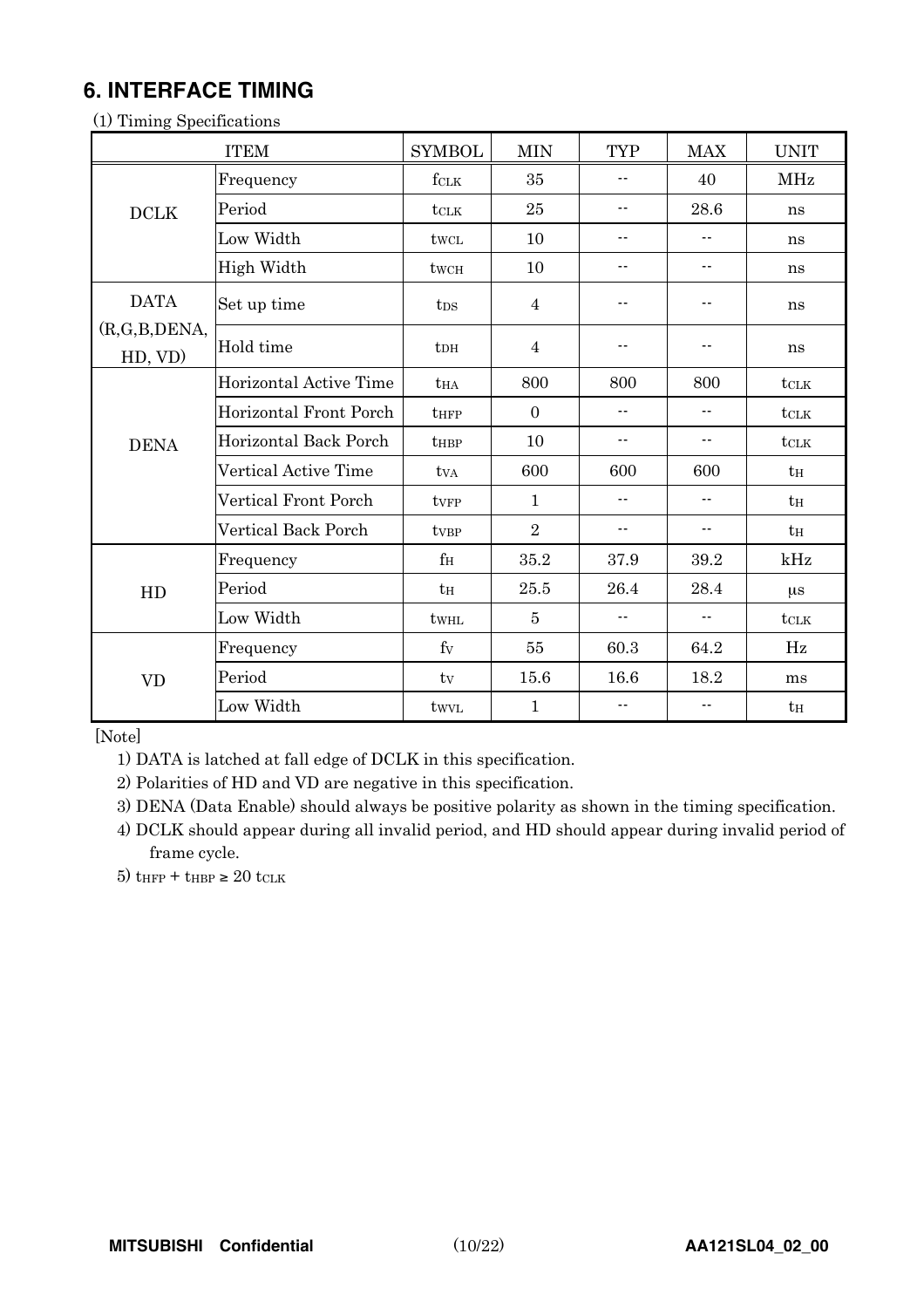### (2) Timing Chart

a. Pixel Timing Chart



b. Horizontal Timing Chart



c. Vertical Timing Chart

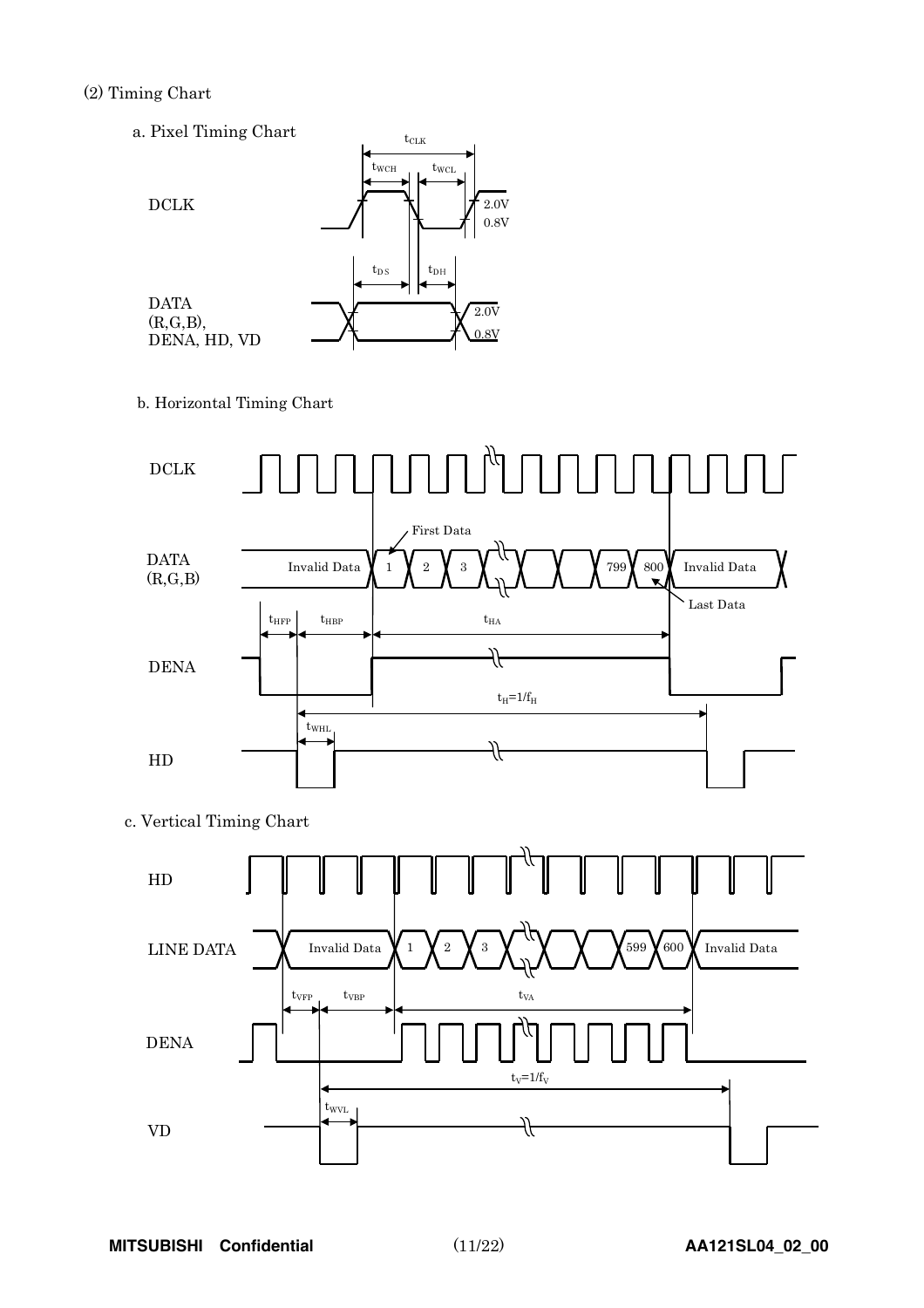### (3) Color Data Assignment

|                       |                | <b>INPUT DATA</b>   |                  |                          |                                              |                                                   |                        |                  |                           |                            |                                       |                  |                  |                       |                      |                                  |                     |                           |                |
|-----------------------|----------------|---------------------|------------------|--------------------------|----------------------------------------------|---------------------------------------------------|------------------------|------------------|---------------------------|----------------------------|---------------------------------------|------------------|------------------|-----------------------|----------------------|----------------------------------|---------------------|---------------------------|----------------|
|                       |                | R DATA              |                  |                          |                                              |                                                   | <b>G DATA</b>          |                  |                           |                            |                                       | <b>B DATA</b>    |                  |                       |                      |                                  |                     |                           |                |
|                       | <b>COLOR</b>   | $R5 \mid R4$        |                  |                          | R3   R2                                      | R1                                                | $\parallel$ RO         |                  | G5   G4   G3   G2         |                            |                                       |                  | $G1$ $G0$        |                       | $B5 \mid B4 \mid$    |                                  |                     | $B3 \mid B2 \mid B1 \mid$ | B <sub>0</sub> |
|                       |                | $_{\rm MSB}$        |                  |                          |                                              |                                                   |                        | LSB MSB          |                           |                            |                                       |                  | LSB MSB          |                       |                      |                                  |                     |                           | LSB            |
|                       | <b>BLACK</b>   | 0 <sup>1</sup>      | $\mathbf{0}$     | $\boldsymbol{0}$         | $\overline{0}$                               | $\overline{0}$                                    | $\mathbf{0}$           | $\mathbf{0}$     | $\boldsymbol{0}$          | $\boldsymbol{0}$           | $\boldsymbol{0}$                      | $\overline{0}$   | $\mathbf{0}$     | $\boldsymbol{0}$      | $\boldsymbol{0}$     | $\boldsymbol{0}$                 | $\mathbf{0}$        | $\mathbf{0}$              | $\mathbf{0}$   |
|                       | RED(63)        | $\mathbf{1}$        | 1                | $\mathbf{1}$             | $\mathbf{1}$                                 | $\mathbf{1}$                                      | $\mathbf{1}$           | $\overline{0}$   | $\boldsymbol{0}$          | $\boldsymbol{0}$           | $\boldsymbol{0}$                      | $\boldsymbol{0}$ | $\overline{0}$   | $\boldsymbol{0}$      | $\boldsymbol{0}$     | $\boldsymbol{0}$                 | $\boldsymbol{0}$    | $\boldsymbol{0}$          | $\mathbf{0}$   |
|                       | GREEN(63)      | $\boldsymbol{0}$    | $\mathbf{0}$     | $\boldsymbol{0}$         | $\boldsymbol{0}$                             | $\overline{0}$                                    | $\boldsymbol{0}$       | $\mathbf{1}$     | $\mathbf{1}$              | $\mathbf{1}$               | $\mathbf{1}$                          | $\mathbf{1}$     | $\mathbf{1}$     | $\boldsymbol{0}$      | $\boldsymbol{0}$     | $\boldsymbol{0}$                 | $\boldsymbol{0}$    | $\boldsymbol{0}$          | $\mathbf{0}$   |
| <b>BASIC</b>          | BLUE(63)       | $\mathbf{0}$        | $\overline{0}$   | $\mathbf{0}$             | $\overline{0}$                               | $\overline{0}$                                    | $\boldsymbol{0}$       | $\overline{0}$   | $\boldsymbol{0}$          | $\boldsymbol{0}$           | $\boldsymbol{0}$                      | $\overline{0}$   | $\boldsymbol{0}$ | $\mathbf{1}$          | $\mathbf{1}$         | $\mathbf{1}$                     | $\mathbf{1}$        | 1                         | $\mathbf{1}$   |
| <b>COLOR</b>          | <b>CYAN</b>    | $\overline{0}$      | $\overline{0}$   | $\overline{0}$           | $\boldsymbol{0}$                             | $\overline{0}$                                    | $\mathbf{0}$           | $\mathbf{1}$     | 1                         | $\mathbf{1}$               | $\mathbf{1}$                          | 1                | $\mathbf 1$      | $\mathbf{1}$          | 1                    | 1                                | $\mathbf{1}$        | 1                         | $\mathbf{1}$   |
|                       | <b>MAGENTA</b> | $\mathbf 1$         | $\mathbf{1}$     | $\mathbf{1}$             | $\mathbf{1}$                                 | $\mathbf{1}$                                      | $\mathbf{1}$           | $\boldsymbol{0}$ | $\boldsymbol{0}$          | $\boldsymbol{0}$           | $\boldsymbol{0}$                      | $\boldsymbol{0}$ | $\boldsymbol{0}$ | $\mathbf{1}$          | $\mathbf{1}$         | $\mathbf{1}$                     | $\mathbf{1}$        | $\mathbf{1}$              | $\mathbf{1}$   |
|                       | <b>YELLOW</b>  | $\mathbf{1}$        | $\mathbf 1$      | $\mathbf{1}$             | $\mathbf{1}$                                 | $\mathbf{1}$                                      | 1                      | $\mathbf{1}$     | $\mathbf{1}$              | $\mathbf{1}$               | $\mathbf{1}$                          | $\mathbf 1$      | $\mathbf{1}$     | $\boldsymbol{0}$      | $\boldsymbol{0}$     | $\overline{0}$                   | $\overline{0}$      | $\boldsymbol{0}$          | $\mathbf{0}$   |
|                       | <b>WHITE</b>   | 1                   | 1                | $\mathbf{1}$<br>÷        | $\mathbf{1}$                                 | $\mathbf{1}$                                      | 1                      | 1                | $\mathbf{1}$<br>ł         | $\mathbf{1}$               | $\mathbf{1}$                          | $\mathbf{1}$     | $\mathbf{1}$     | 1                     | ł<br>$\mathbf 1$     | 1                                | $\mathbf{1}$        | 1                         | $\mathbf{1}$   |
|                       | RED(1)         | $\overline{0}$      | $\overline{0}$   | $\boldsymbol{0}$         | $\boldsymbol{0}$                             | $\overline{0}$                                    | $\mathbf{1}$           | $\boldsymbol{0}$ | $\boldsymbol{0}$          | $\boldsymbol{0}$           | $\boldsymbol{0}$                      | $\boldsymbol{0}$ | $\boldsymbol{0}$ | $\mathbf{0}$          | $\boldsymbol{0}$     | $\boldsymbol{0}$                 | $\bf{0}$            | $\overline{0}$            | $\mathbf{0}$   |
|                       | RED(2)         | $\overline{0}$<br>÷ | $\mathbf{0}$     | $\overline{0}$           | ŧ.<br>$\overline{0}$<br>Ē                    | $\mathbf{1}$                                      | $\mathbf{0}$           | $\overline{0}$   | $\overline{0}$            | $\boldsymbol{0}$<br>÷      | $\boldsymbol{0}$                      | $\mathbf{0}$     | $\boldsymbol{0}$ | $\overline{0}$        | $\mathbf{0}$         | $\overline{0}$                   | $\overline{0}$<br>÷ | $\mathbf{0}$              | $\overline{0}$ |
| <b>RED</b>            |                |                     |                  |                          |                                              |                                                   |                        |                  |                           |                            |                                       |                  |                  |                       |                      |                                  |                     |                           |                |
|                       |                |                     |                  |                          |                                              |                                                   |                        |                  |                           |                            |                                       |                  |                  |                       |                      |                                  |                     |                           |                |
|                       | RED(62)        | $\mathbf{1}$        | $\mathbf{1}$     | $\mathbf{1}$             | $\mathbf{1}$                                 | $\mathbf{1}$                                      | $\boldsymbol{0}$       | $\overline{0}$   | $\boldsymbol{0}$          | $\boldsymbol{0}$           | $\overline{0}$                        | $\boldsymbol{0}$ | $\boldsymbol{0}$ | $\mathbf{0}$          | $\boldsymbol{0}$     | $\boldsymbol{0}$                 | $\boldsymbol{0}$    | $\boldsymbol{0}$          | $\mathbf{0}$   |
|                       | RED(63)        | 1                   | 1                | 1                        | $\mathbf{1}$                                 | $\mathbf{1}$                                      | 1                      | $\overline{0}$   | $\boldsymbol{0}$          | $\boldsymbol{0}$           | $\boldsymbol{0}$                      | $\boldsymbol{0}$ | $\boldsymbol{0}$ | $\boldsymbol{0}$<br>ĵ | $\boldsymbol{0}$     | $\overline{0}$                   | $\boldsymbol{0}$    | $\boldsymbol{0}$          | $\mathbf{0}$   |
|                       | GREEN(1)       | $\Omega$            | $\overline{0}$   | $\boldsymbol{0}$         | $\boldsymbol{0}$                             | $\boldsymbol{0}$                                  | $\overline{0}$         | $\overline{0}$   | $\boldsymbol{0}$          | $\boldsymbol{0}$           | $\boldsymbol{0}$                      | $\overline{0}$   | $\mathbf{1}$     | $\boldsymbol{0}$      | $\boldsymbol{0}$     | $\boldsymbol{0}$                 | $\overline{0}$      | $\mathbf{0}$              | $\overline{0}$ |
|                       | GREEN(2)       | $\overline{0}$      | $\overline{0}$   | $\mathbf{0}$             | $\boldsymbol{0}$                             | $\overline{0}$                                    | $\boldsymbol{0}$       | $\overline{0}$   | $\boldsymbol{0}$          | $\boldsymbol{0}$           | $\boldsymbol{0}$<br>Ŧ                 | $\mathbf{1}$     | $\theta$         | $\mathbf{0}$          | $\mathbf{0}$         | $\boldsymbol{0}$                 | $\boldsymbol{0}$    | $\mathbf{0}$              | $\mathbf{0}$   |
| <b>GREEN</b>          |                |                     |                  |                          |                                              |                                                   |                        |                  |                           |                            |                                       |                  |                  |                       |                      |                                  |                     |                           |                |
|                       |                |                     |                  |                          |                                              |                                                   |                        |                  |                           |                            |                                       |                  |                  |                       |                      |                                  |                     |                           |                |
|                       | GREEN(62)      | $\overline{0}$      | $\boldsymbol{0}$ | $\boldsymbol{0}$         | $\boldsymbol{0}$                             | $\overline{0}$                                    | $\boldsymbol{0}$       | $\mathbf{1}$     | $\mathbf{1}$              | $\mathbf{1}$               | $\mathbf 1$                           | $\mathbf{1}$     | $\overline{0}$   | $\mathbf{0}$          | $\mathbf{0}$         | $\overline{0}$                   | $\boldsymbol{0}$    | $\boldsymbol{0}$          | $\overline{0}$ |
|                       | GREEN(63)      |                     |                  | 0 0 0 0 0 0 0 0          |                                              |                                                   |                        |                  | 1   1   1   1   1   1   1 |                            |                                       |                  |                  |                       |                      |                                  |                     | 0 0 0 0 0 0 0 0           |                |
|                       | BLUE(1)        |                     | $0 \t 0 \t 0$    |                          | $\begin{matrix} 1 & 0 \\ 0 & 0 \end{matrix}$ | $\overline{0}$                                    | $\boldsymbol{0}$       |                  | $0 \nvert 0$              | $\boldsymbol{0}$           | $\mathbf{0}$                          | 0 <sup>1</sup>   | $\overline{0}$   | $\overline{0}$        | $\mathbf{0}$         | $\boldsymbol{0}$                 | $\bf{0}$            | $\overline{0}$            | $\mathbf{1}$   |
|                       | BLUE(2)        |                     | $0 \t0 \t0$      |                          | $\frac{1}{2}$ 0                              | $\frac{1}{2}$ 0                                   | $\mathbf{0}$           | 0 <sup>1</sup>   | $\overline{0}$            | $\overline{0}$             | $\begin{array}{c} 0 \\ 0 \end{array}$ | $\overline{0}$   | $\overline{0}$   | $\overline{0}$        | $\overline{0}$<br>Ŧ. | $\begin{array}{c} 0 \end{array}$ | $\overline{0}$<br>÷ | $\mathbf{1}$              | $\overline{0}$ |
| $\operatorname{BLUE}$ |                |                     |                  |                          |                                              |                                                   |                        |                  |                           |                            |                                       |                  |                  |                       |                      |                                  |                     |                           |                |
|                       |                |                     |                  |                          |                                              |                                                   |                        |                  |                           |                            |                                       |                  |                  |                       |                      |                                  |                     |                           |                |
|                       | BLUE(62)       | $\mathbf{0}$        | $\mathbf{0}$     | $\boldsymbol{0}$         | $\boldsymbol{0}$                             | $\boldsymbol{0}$                                  | $\boldsymbol{0}$       | $\overline{0}$   | $\overline{0}$            | $\boldsymbol{0}$           | $\boldsymbol{0}$                      | $\mathbf{0}$     | $\mathbf{0}$     | $1_{\ldots}$          | $\mathbf{1}$         | $\mathbf{1}$                     | $\mathbf{1}$        | $\mathbf{1}$              | $\overline{0}$ |
|                       | BLUE(63)       |                     |                  | $0 \mid 0 \mid 0 \mid 0$ |                                              | $\begin{array}{c} \begin{array}{c} \end{array}$ 0 | $\boldsymbol{0}$<br>-1 | 0                | $\overline{0}$            | $\boldsymbol{0}$<br>÷<br>÷ | $\mathbf{0}$                          | 0 <sup>1</sup>   | $\overline{0}$   | $1 \cdot$             | $1\vert$             |                                  |                     | 1   1   1                 | $\mathbf{1}$   |

[Note]

1) Definition of gray scale

 $Color (n) \cdots n$  indicates gray scale level. Higher n means brighter level.

2) Data

1:High, 0: Low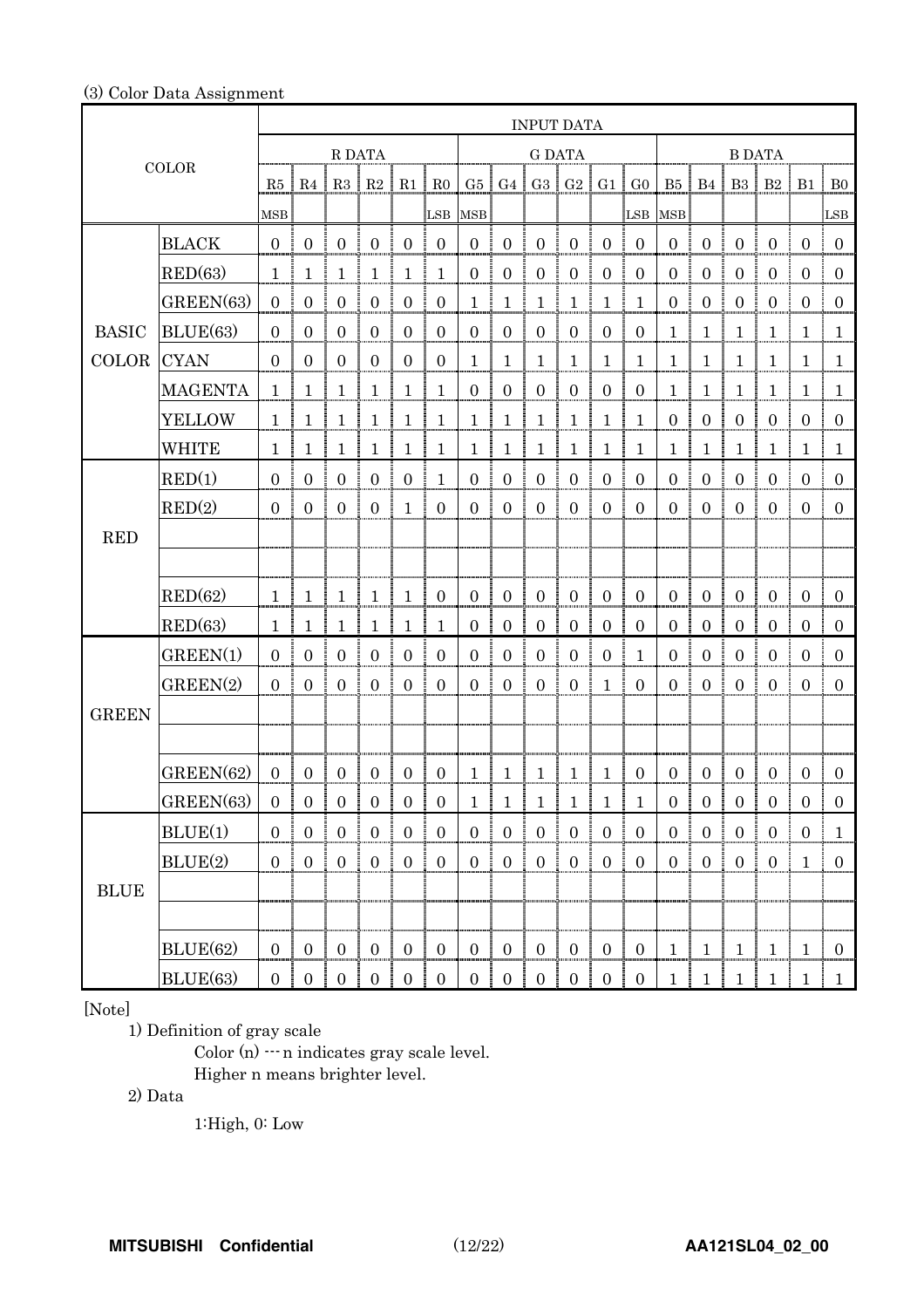#### (4) Display Position and Scan Direction

D(X,Y) shows the data number of input signal for LCD panel signal processing PCB.

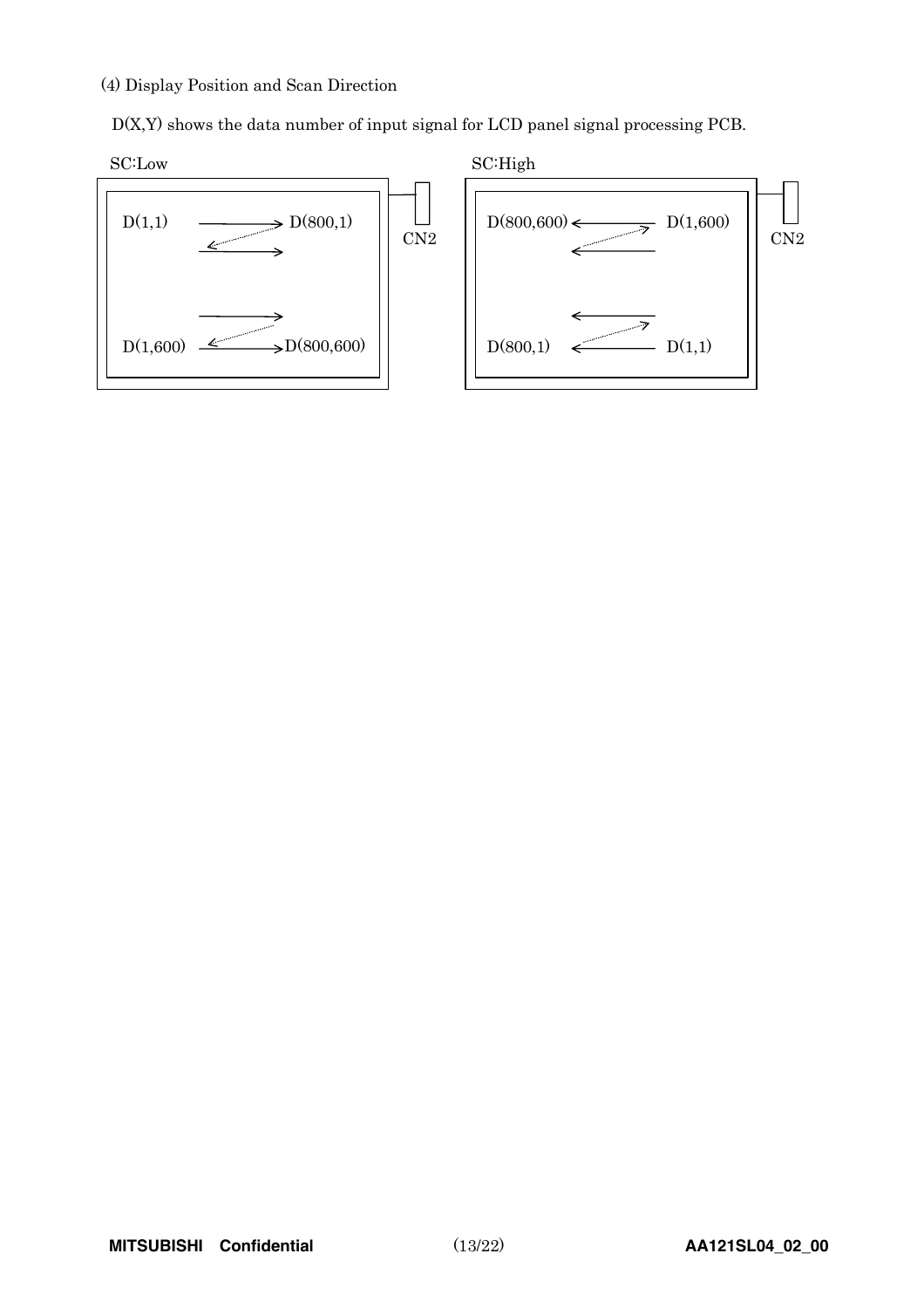### **7. BLOCK DIAGRAM**



BACKLIGHT

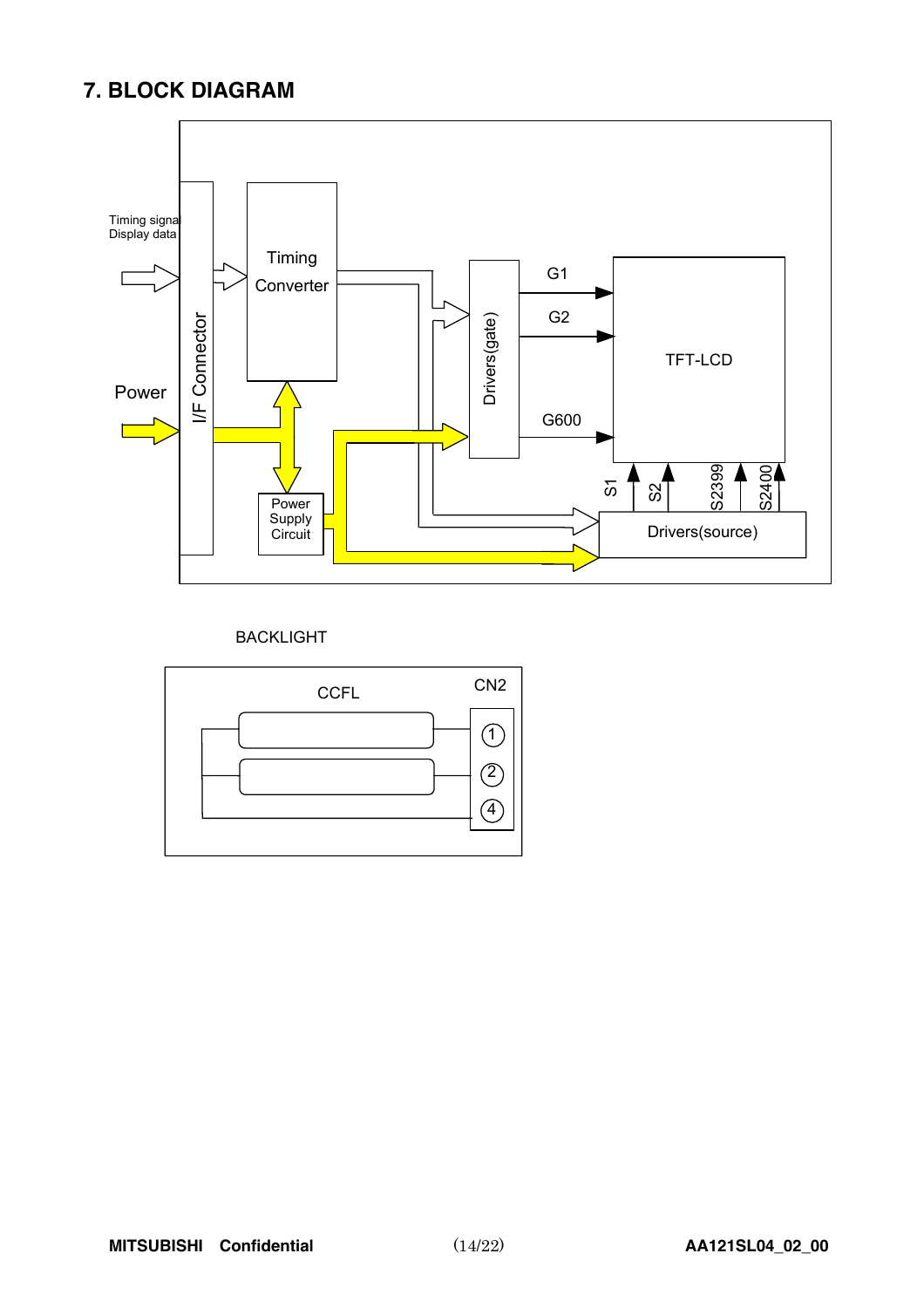## **8. MECHANICAL SPECIFICATIONS**<br>(1) Front Side



UNDEFINED TORELANCES TO BE ±0.5mm.<br>EXCEPT FOR THICKNESS OF PET FILM.

(Unit: mm)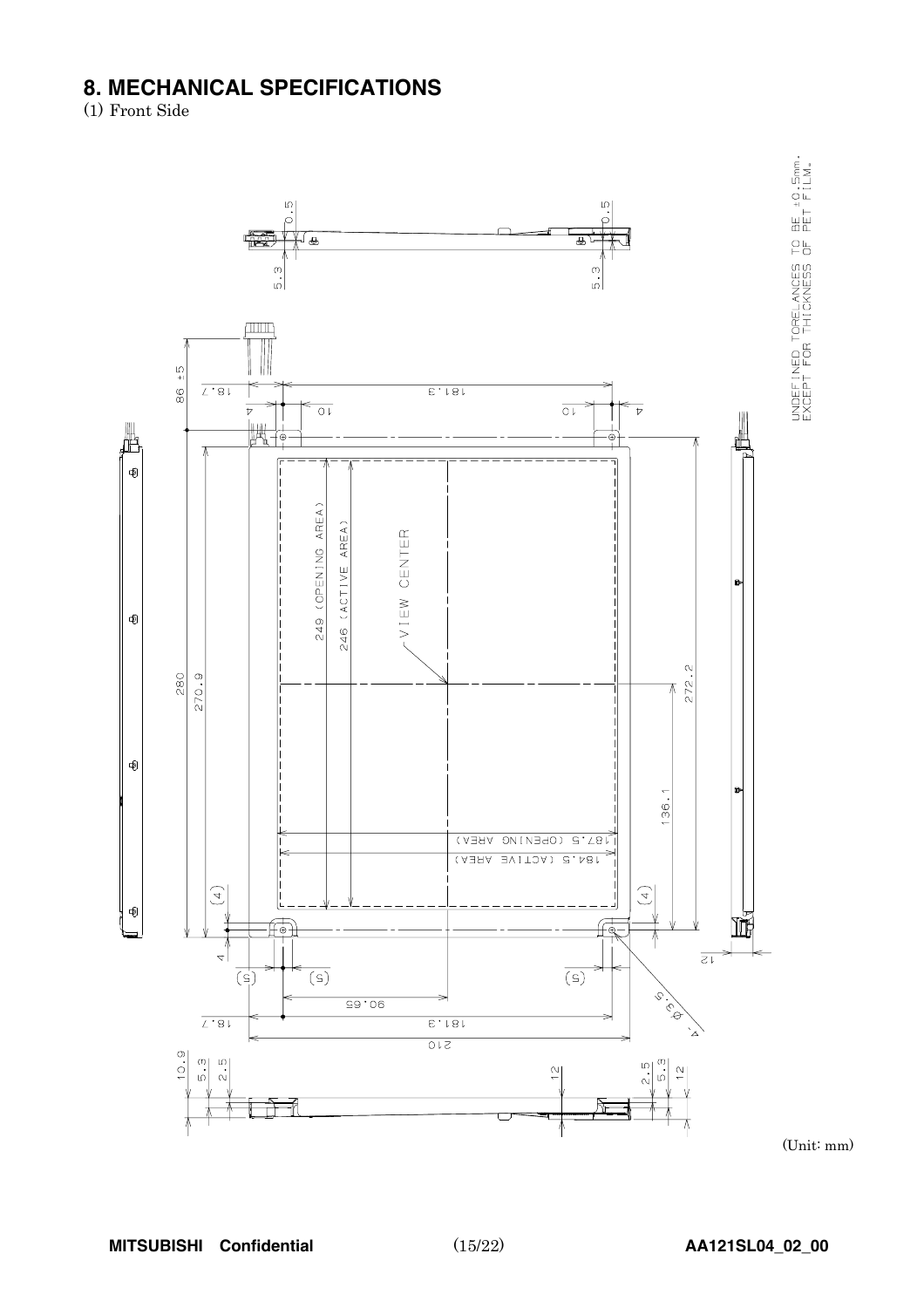

 $\begin{bmatrix} \text{matrix} \\ \text{en} \end{bmatrix}$ 

### [Note]

We recommend you referring to the detailed drawing for your design. Please contact our company sales representative when you need the detailed drawing.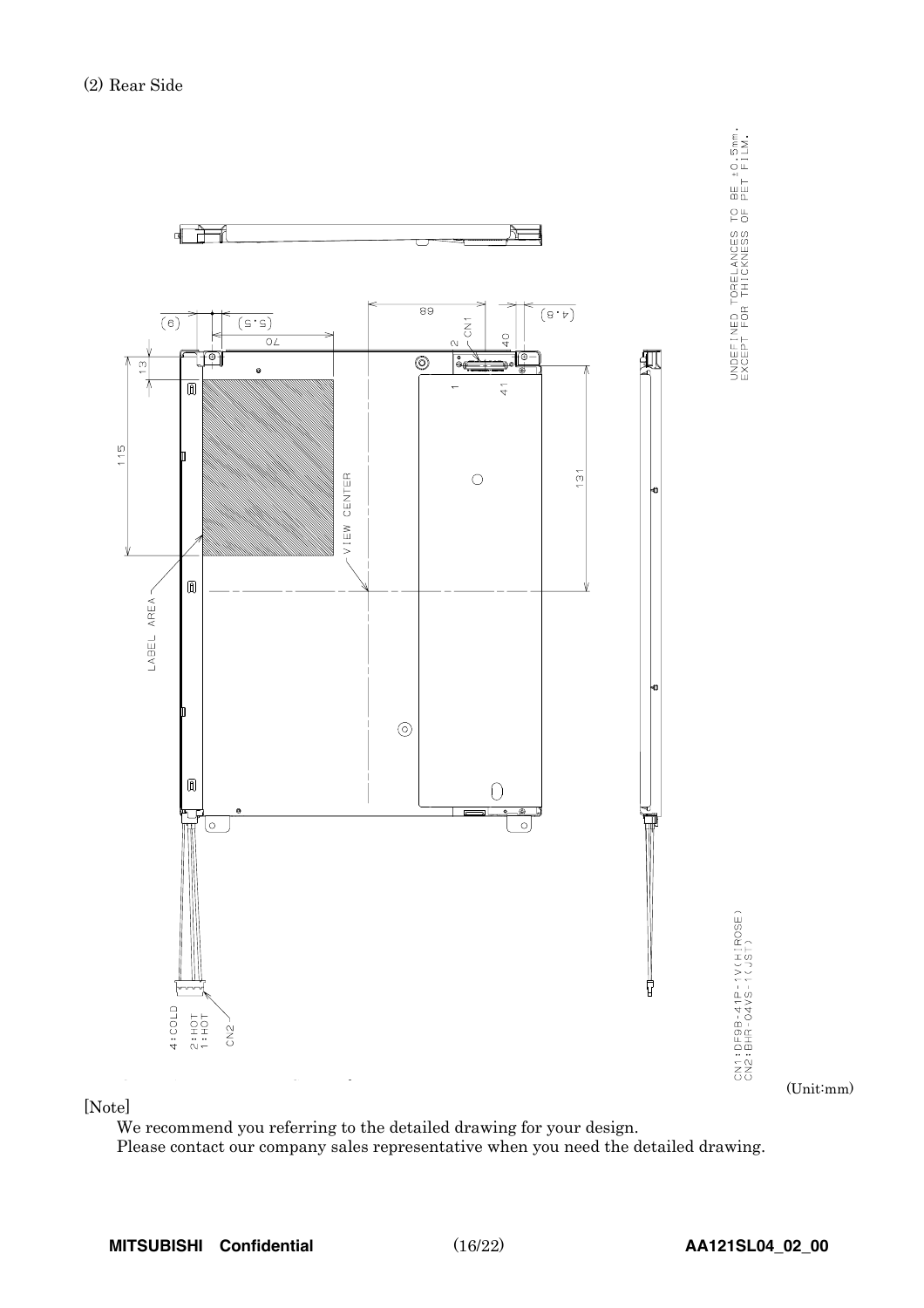## **9. OPTICAL CHARACTERISTICS**

| Ta=25°C, VCC=3.3V / 5.0V, Input Signals: Typ. Values shown in Section 6 |            |                        |                             |                            |                            |                            |                            |           |
|-------------------------------------------------------------------------|------------|------------------------|-----------------------------|----------------------------|----------------------------|----------------------------|----------------------------|-----------|
| <b>ITEM</b>                                                             |            | <b>SYMBOL</b>          | <b>CONDITION</b>            | <b>MIN</b>                 | <b>TYP</b>                 | <b>MAX</b>                 | <b>UNIT</b>                | Remarks   |
| Contrast Ratio                                                          |            | CR                     | $\theta = \phi = 0^{\circ}$ | 280                        | 400                        | $\overline{\phantom{a}}$ . | $\overline{\phantom{a}}$ . | *1)*2)*6) |
| Luminance                                                               |            | Lw                     | $\theta = \phi = 0^{\circ}$ | 250                        | 350                        | ۰-                         | cd/m <sup>2</sup>          | *1)*3)*6) |
| Luminance Uniformity                                                    |            | $\Delta L$ w           | $\theta = \phi = 0^{\circ}$ | ۰.                         | $\overline{\phantom{a}}$ . | 30                         | $\%$                       | *1)*4)*6) |
| Response Time                                                           |            | tr                     | $\theta = \phi = 0^{\circ}$ | $\overline{\phantom{a}}$ . | 10                         | $\overline{\phantom{a}}$ . | ms                         | *1)*5)*6) |
|                                                                         |            | $\mathop{\mathrm{tf}}$ | $\theta = \phi = 0^{\circ}$ | ۰.                         | 30                         | $\overline{\phantom{a}}$ . | ms                         | *1)*5)*6) |
|                                                                         | Horizontal | φ                      |                             | $-65 - 65$                 | $-80 - 80$                 | ۰-                         | $\circ$                    | $*1)*6$   |
| Viewing                                                                 | Vertical   | $\boldsymbol{\theta}$  | $\mathrm{CR} \geq 10$       | $-65 - 55$                 | $-80 - 70$                 | ۰-                         | $\circ$                    | $*1)*6$   |
| Angle                                                                   | Horizontal | φ                      | $CR \geq 5$                 | $-70 - 70$                 | $-85 - 85$                 |                            | $\circ$                    | $*1)*6$   |
|                                                                         | Vertical   | $\boldsymbol{\theta}$  |                             | $-70 - 70$                 | $-85 - 85$                 | $\overline{\phantom{a}}$ . | $\circ$                    | $*1)*6$   |
| Image sticking                                                          |            | tis                    | 2h                          |                            |                            | $\overline{2}$             | S                          | $*7)$     |
|                                                                         | Red        | Rx                     |                             | 0.556                      | 0.586                      | 0.616                      |                            |           |
|                                                                         |            | $\rm Ry$               |                             | 0.310                      | 0.340                      | 0.370                      |                            |           |
| Color                                                                   | Green      | $\rm{G}x$              |                             | 0.300                      | 0.330                      | 0.360                      |                            |           |
| Coordinates                                                             |            | Gy                     | $\theta = \phi = 0^{\circ}$ | 0.525                      | 0.555                      | 0.585                      | $\sim$ $\sim$              | $*1)*6$   |
|                                                                         | Blue       | Bx                     |                             | 0.138                      | 0.168                      | 0.198                      |                            |           |
|                                                                         |            |                        |                             | 0.167                      | 0.197                      | 0.227                      |                            |           |
|                                                                         | White      | Wx                     |                             | 0.295                      | 0.325                      | 0.355                      |                            |           |
|                                                                         |            | Wy                     |                             | 0.333                      | 0.363                      | 0.393                      |                            |           |

### [Note]

These items are measured using CS1000(MINOLTA) for color coordinates, EZContrast(ELDIM) for viewing angle and CS1000 or BM-5A(TOPCON) for others under the dark room condition (no ambient light) after more than 30 minutes from turning on the lamp unless noted.

Condition:  $IL = 12.0$  mArms,  $FL = 55kHz$ 

### \*1) Measurement Point

Contrast Ratio, Luminance, Response Time, Viewing Angle, Color Coordinates: Display Center Luminance Uniformity: point 1∼5 shown in a figure below



### \*2) Definition of Contrast Ratio

CR=ON (White) Luminance / OFF(Black) Luminance

### \*3) Definition of Luminance

Lw= ON (White) Luminance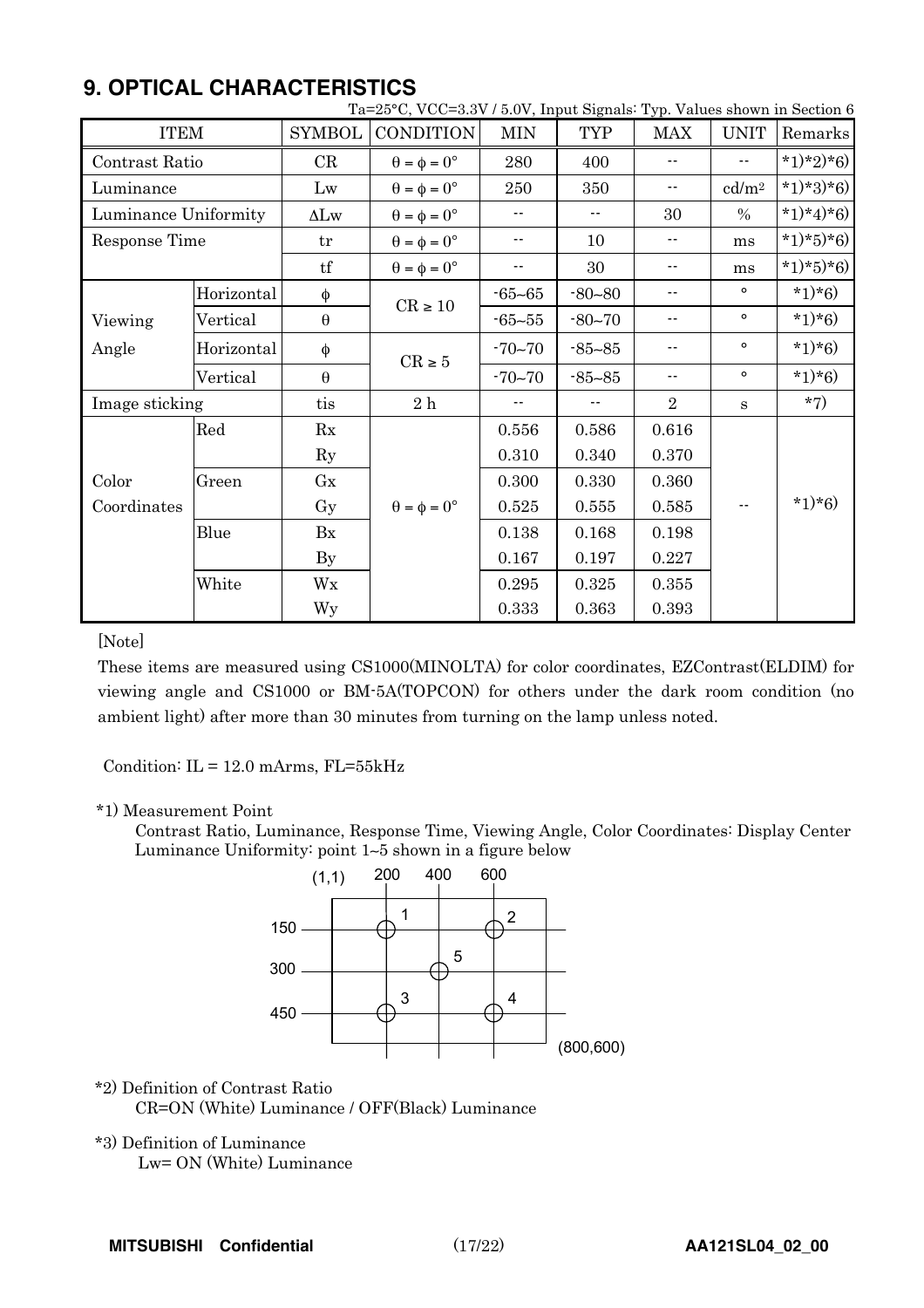- \*4) Definition of Luminance Uniformity  $\Delta$ Lw=[Lw(MAX)/Lw(MIN)-1] × 100
- \*5) Definition of Response Time



\*7) Image Sticking

Continuously display the test pattern shown in the figure below for two-hours. Then display a completely white screen. The previous image shall not persist more than two seconds at 25°C.



TEST PATTERN FOR IMAGE STICKING TEST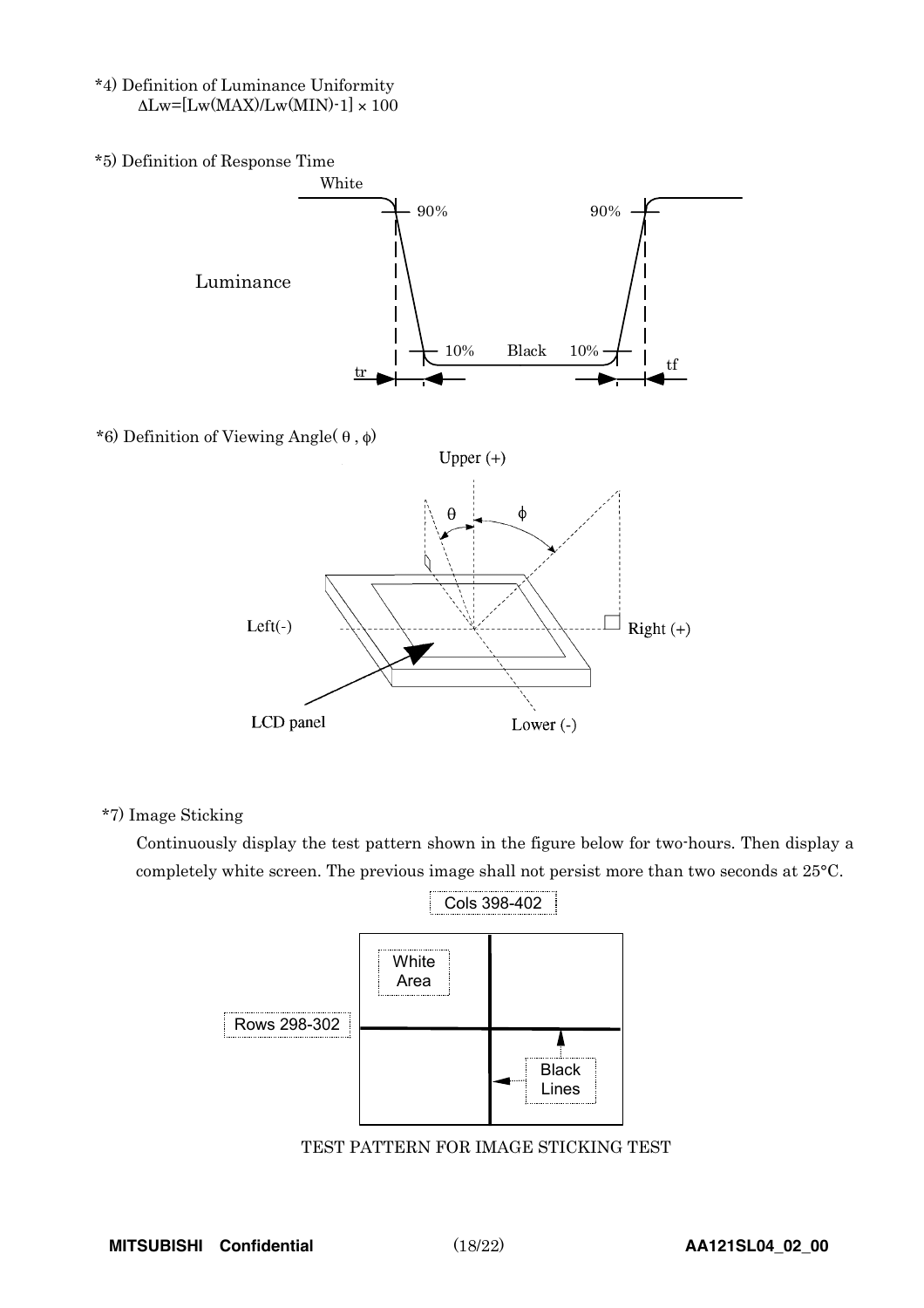## **10. RELIABILITY TEST CONDITION**

(1) Temperature and Humidity

| <b>TEST ITEM</b>                                          | <b>CONDITIONS</b>                                                   |
|-----------------------------------------------------------|---------------------------------------------------------------------|
| <b>HIGH TEMPERATURE</b><br><b>HIGH HUMIDITY OPERATION</b> | 40°C, 90%RH, 240 h<br>(No condensation)                             |
| HIGH TEMPERATURE OPERATION                                | $70^{\circ}$ C, 240 h                                               |
| <b>LOW TEMPERATURE OPERATION</b>                          | $-20$ °C, 240 h                                                     |
| HIGH TEMPERATURE STORAGE                                  | 80°C, 240 h                                                         |
| LOW TEMPERATURE STORAGE                                   | $-20$ °C, 240 h                                                     |
| THERMAL SHOCK                                             | BETWEEN $-20^{\circ}$ C (1h) and 80 $^{\circ}$ C(1h),<br>100 CYCLES |

(2) Shock & Vibration

| <b>ITEM</b>      | <b>CONDITIONS</b>                                                     |
|------------------|-----------------------------------------------------------------------|
|                  | Shock level: $1470 \text{m/s}^2 (150 \text{G})$                       |
| <b>SHOCK</b>     | Waveform: half sinusoidal wave, 2ms                                   |
| (NON-OPERATION)  | Number of shocks: one shock input in each direction of three mutually |
|                  | perpendicular axes for a total of six shock inputs                    |
|                  | Vibration level: $9.8m/s^2$ (1.0G)                                    |
|                  | Waveform: sinusoidal                                                  |
| <b>VIBRATION</b> | Frequency range: 5 to 500Hz                                           |
| (NON-OPERATION)  | Frequency sweep rate: 0.5 octave /min                                 |
|                  | Duration: one sweep from 5 to 500 Hz in each of three mutually        |
|                  | perpendicular axis(each x,y,z axis: 1 hour, total 3 hours)            |

(3) Judgment standard

The judgment of the above tests should be made as follow:

Pass: Normal display image, no damage of the display function. (ex. no line defect) Partial transformation of the module parts should be ignored.

Fail: No display image, damage of the display function. (ex. line defect)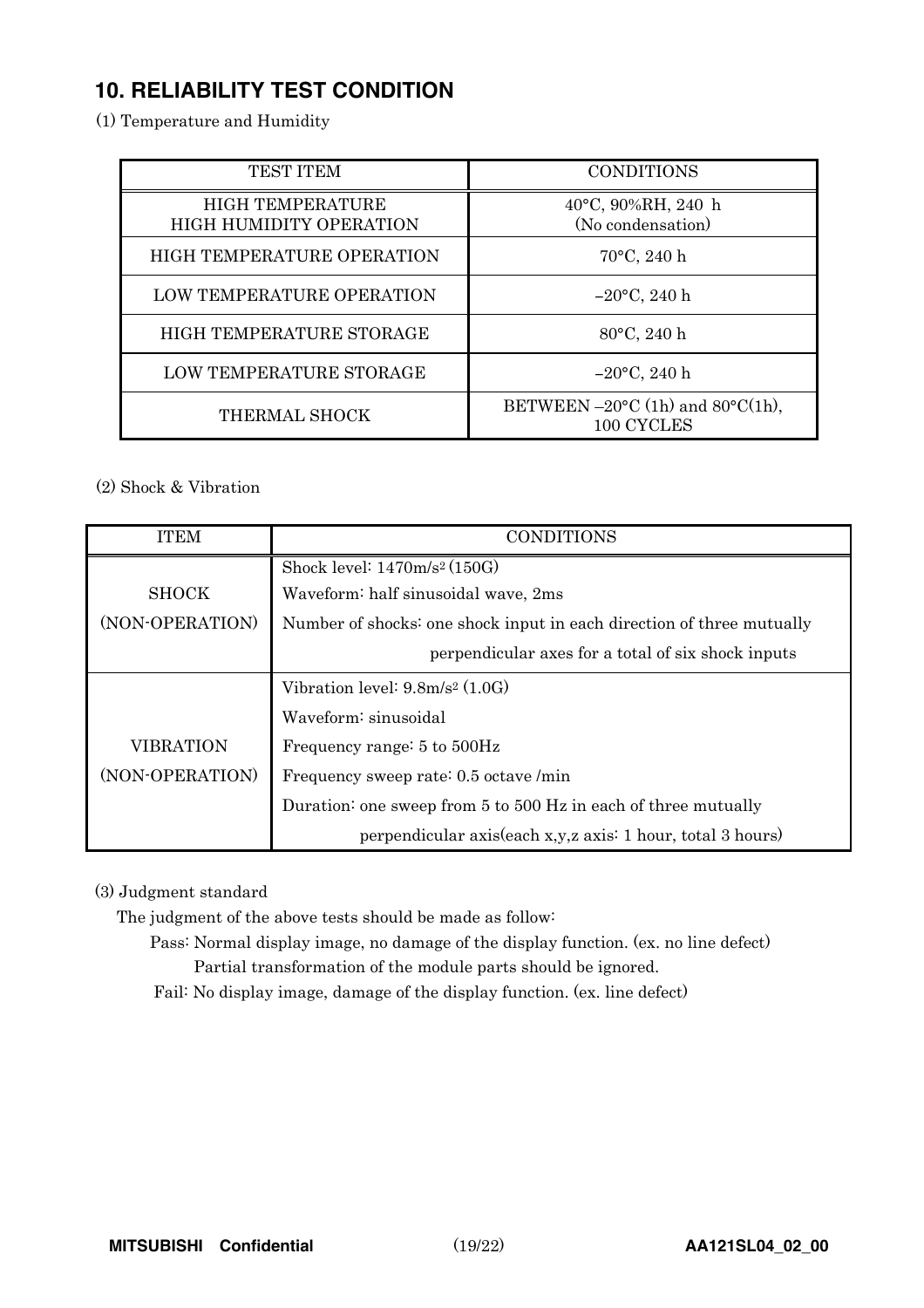## **11. HANDLING PRECAUTIONS FOR TFT-LCD MODULE**

Please pay attention to the followings in handling TFT-LCD products;

### **(1) ASSEMBLY PRECAUTION**

- a. Please use the mounting hole on the module in installing and do not bending or wrenching LCD in assembling. And please do not drop, bend or twist LCD module in handling.
- b. Please design display housing in accordance with the following guide lines.
	- (a) Housing case must be designed carefully so as not to put stresses on LCD all sides and not to wrench module. The stresses may cause non-uniformity even if there is no non-uniformity statically.
	- (b) Keep sufficient clearance between LCD module back surface and housing when the LCD module is mounted. Approximately 1.0mm of the clearance in the design is recommended taking into account the tolerance of LCD module thickness and mounting structure height on the housing.
	- (c) When some parts, such as, FPC cable and ferrite plate, are installed underneath the LCD module, still sufficient clearance is required, such as 0.5mm. This clearance is, especially, to be reconsidered when the additional parts are implemented for EMI countermeasure.
	- (d) Design the inverter location and connector position carefully so as not to give stress to lamp cable, or not to interface the LCD module by the lamp cable.
	- (e) Keep sufficient clearance between LCD module and the others parts, such as inverter and speaker so as not to interface the LCD module. Approximately 1.0mm of the clearance in the design is recommended.
	- (f) To avoid local elevation/decrease of temperature, considering location of heating element, heat release, thermal design should be done.
- c. Please do not push or scratch LCD panel surface with anything hard. And do not soil LCD panel surface by touching with bare hands. (Polarizer film, surface of LCD panel is easy to be flawed.)
- d. Please do not press any parts on the rear side such as source TCP, gate TCP, control circuit board and FPCs during handling LCD module. If pressing rear part is unavoidable, handle the LCD module with care not to damage them.
- e. Please wipe off LCD panel surface with absorbent cotton or soft cloth in case of it being soiled.
- f. Please wipe off drops of adhesives like saliva and water on LCD panel surface immediately. They might damage to cause panel surface variation and color change.
- g. Please do not take a LCD module to pieces and reconstruct it. Resolving and reconstructing modules may cause them not to work well.
- h. Please do not touch metal frames with bare hands and soiled gloves. A color change of the metal frames can happen during a long preservation of soiled LCD modules.
- i Please handle metal frame carefully because edge of metal frame is very sharp.
- j. Please pay attention to handling lead wire of backlight so that it is not tugged in connecting with inverter.
- k. Please connect the metal frame of LCD module to GND in order to minimize the effect of

**MITSUBISHI Confidential** (20/22) **AA121SL04\_02\_00**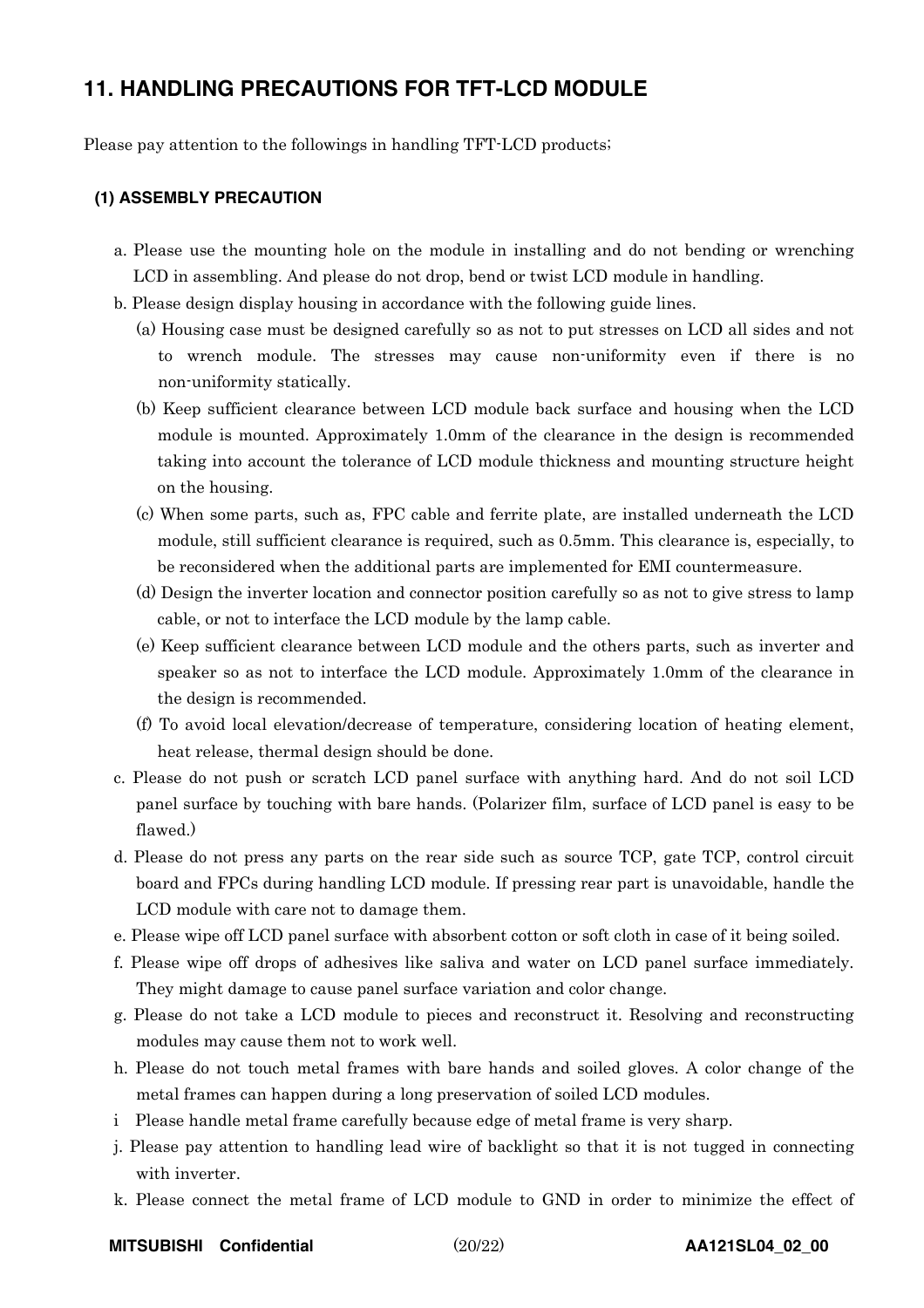external noise and EMI.

l. Be sure to connect the cables and the connecters correctly.

### **(2) OPERATING PRECAUTIONS**

- a. Please be sure to turn off the power supply before connecting and disconnecting signal input cable.
- b. Please do not change variable resistance settings in LCD module. They are adjusted to the most suitable value. If they are changed, it might happen LCD does not satisfy the characteristics specification.
- c. LCD backlight takes longer time to become stable of radiation characteristics in low temperature than in room temperature.
- d. The interface signal speed is very high. Please pay attention to transmission line design and other high speed signal precautions to satisfy signal specification.
- e. A condensation might happen on the surface and inside of LCD module in case of sudden change of ambient temperature.
- f. Please pay attention not to display the same pattern for very long time. Image might stick on LCD. Even if image sticking happens, it may disappear as the operation time proceeds.
- g. Please obey the same safe instructions as ones being prepared for ordinary electronic products.

#### **(3) PRECAUTIONS WITH ELECTROSTATICS**

- a. This LCD module use CMOS-IC on circuit board and TFT-LCD panel, and so it is easy to be affected by electrostatics. Please be careful with electrostatics by the way of your body connecting to the ground and so on.
- b. Please remove protection film very slowly from the surface of LCD module to prevent from electrostatics occurrence.

#### **(4) STORAGE PRECAUTIONS**

- a. Please do not leave the LCDs in the environment of high humidity and high temperature such as 60°C90%RH.
- b. Please do not leave the LCDs in the environment of low temperature; below –20°C.

### **(5) SAFETY PRECAUTIONS**

- a. When you waste damaged or unnecessary LCDs, it is recommended to crush LCDs into pieces and wash them off with solvents such as acetone and ethanol, which should later be burned.
- b. If any liquid leaks out of a damaged glass cell and comes in contact with the hands, wash off thoroughly with soap and water.
- c. Be sure to turn off the power supply when inserting or disconnecting the cable.
- d. Inverter should be designed carefully so as not to keep working in case of detecting over

**MITSUBISHI Confidential** (21/22) **AA121SL04\_02\_00**